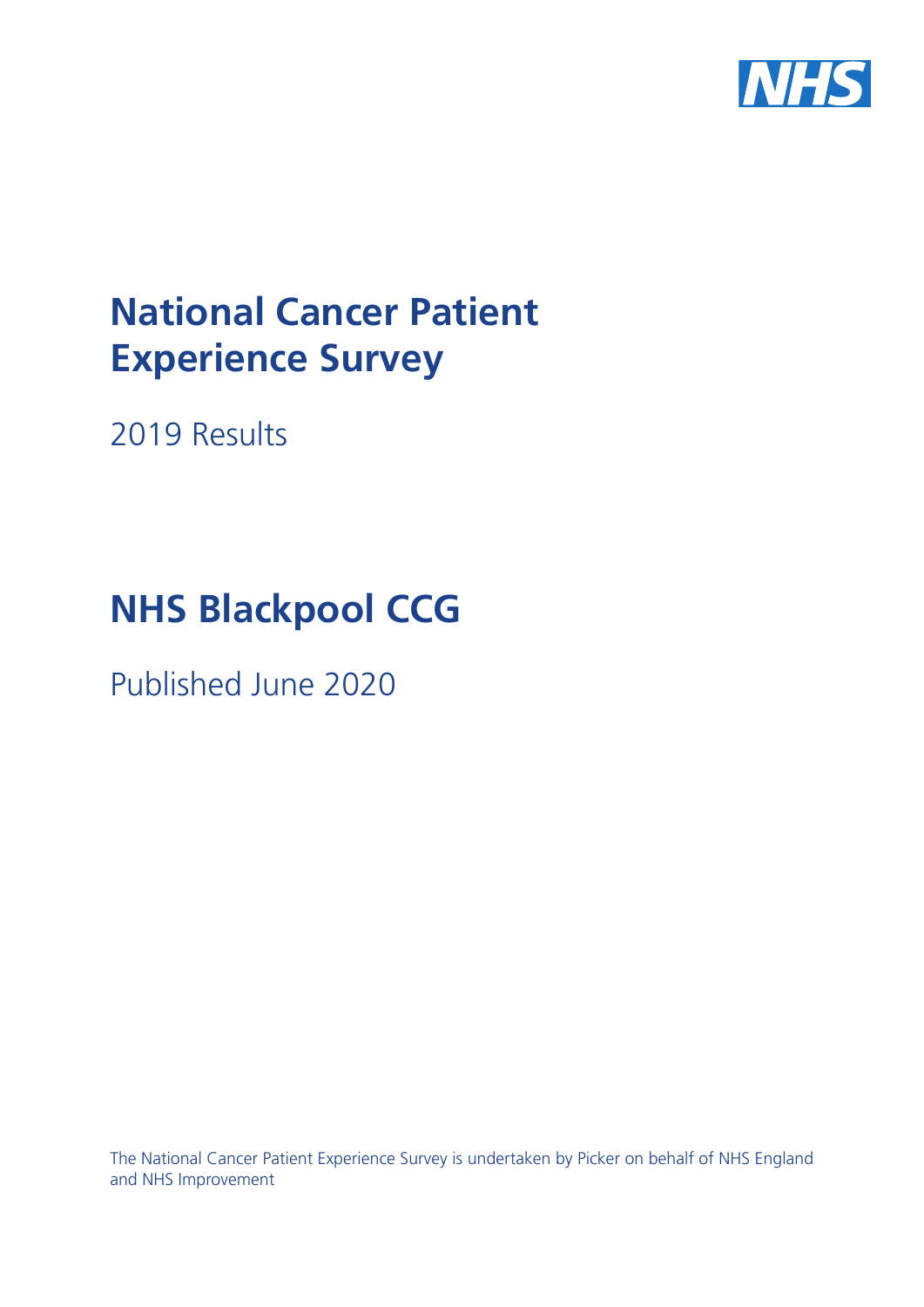# **Executive Summary** Case Mix Adjusted scores

### **Cancer Dashboard Questions**

The following seven questions are included in phase 1 of the Cancer Dashboard developed by Public Health England and NHS England:

Q61. Patient's average rating of care scored from very poor to very good

| 0          | $\overline{2}$                                                | 3 | 4 | 5 | 6 | 7 | 8   | $\mathsf{Q}$ | 10                                                                                            |
|------------|---------------------------------------------------------------|---|---|---|---|---|-----|--------------|-----------------------------------------------------------------------------------------------|
|            |                                                               |   |   |   |   |   | 8.7 |              |                                                                                               |
| 5%         |                                                               |   |   |   |   |   |     |              | Q18. Patient definitely involved as much as they wanted in decisions about care and treatment |
|            |                                                               |   |   |   |   |   |     |              | Q19. Patient given the name of a CNS who would support them through their treatment           |
| 82%        | Q20. Patient found it very or quite easy to contact their CNS |   |   |   |   |   |     |              |                                                                                               |
| $\bf 88\%$ |                                                               |   |   |   |   |   |     |              | Q39. Patient always felt they were treated with respect and dignity while in hospital         |
|            | leaving hospital                                              |   |   |   |   |   |     |              | Q41. Hospital staff told patient who to contact if worried about condition or treatment after |
| 52%        | treatment                                                     |   |   |   |   |   |     |              | Q55. General practice staff definitely did everything they could to support patient during    |

### **Questions Outside Expected Range**

|                                |            | Case Mix Adjusted Scores   |                            |                   |
|--------------------------------|------------|----------------------------|----------------------------|-------------------|
|                                | 2019 Score | Lower<br>Expected<br>Range | Upper<br>Expected<br>Range | National<br>Score |
| Q57. Patient given a care plan | 46%        | 30%                        | 45%                        | 38%               |

|                                                                                                  |            | Case Mix Adjusted Scores   |                            |                   |
|--------------------------------------------------------------------------------------------------|------------|----------------------------|----------------------------|-------------------|
|                                                                                                  | 2019 Score | Lower<br>Expected<br>Range | Upper<br>Expected<br>Range | National<br>Score |
| Q6. The length of time waiting for the test to be done was about right                           | 82%        | 83%                        | 93%                        | 88%               |
| Q11. Patient felt they were told sensitively that they had cancer                                | 80%        | 81%                        | 91%                        | 86%               |
| Q15. Patient felt possible side effects were definitely explained in an understandable way       | 66%        | 66%                        | 79%                        | 73%               |
| Q18. Patient definitely involved as much as they wanted in decisions about care and<br>treatment | 75%        | 76%                        | 86%                        | 81%               |
| Q28. Afterwards, staff completely explained how operation had gone in understandable<br>way      | 70%        | 71%                        | 88%                        | 79%               |
| Q35. All hospital staff asked patient what name they prefer to be called by                      | 56%        | 60%                        | 82%                        | 71%               |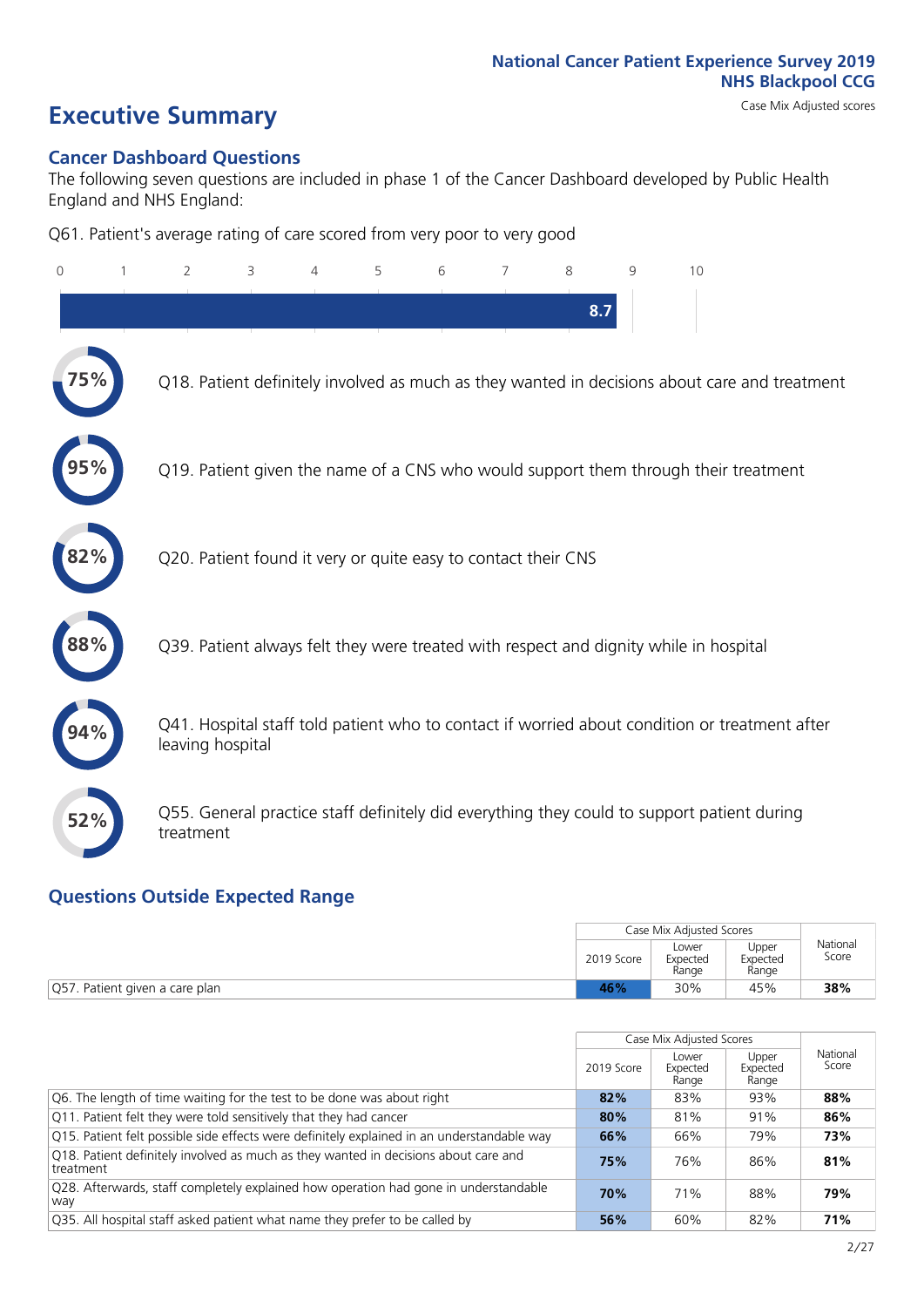### **Introduction**

The National Cancer Patient Experience Survey 2019 is the ninth iteration of the survey first undertaken in 2010. It has been designed to monitor national progress on cancer care; to provide information to drive local quality improvements; to assist commissioners and providers of cancer care; and to inform the work of the various charities and stakeholder groups supporting cancer patients.

The survey was overseen by a national Cancer Patient Experience Advisory Group. This Advisory Group set the principles and objectives of the survey programme and guided questionnaire development. The survey was commissioned and managed by NHS England. The survey provider, Picker, is responsible for designing, running and analysing the survey.

The 2019 survey involved 143 NHS Trusts. Out of 111,366 people, 67,858 people responded to the survey, yielding a response rate of 61%.

### **Methodology**

### **Eligibility, eldwork and survey methods**

The sample for the survey included all adult (aged 16 and over) NHS patients, with a confirmed primary diagnosis of cancer, discharged from an NHS Trust after an inpatient episode or day case attendance for cancer related treatment in the months of April, May and June 2019. The fieldwork for the survey was undertaken between December 2019 and March 2020.

As in the previous four years, the survey used a mixed mode methodology. Questionnaires were sent by post, with two reminders where necessary, but also included an option to complete the questionnaire online. A Freephone helpline and email was available for respondents to opt out, ask questions about the survey, enable them to complete their questionnaire over the phone and provide access to a translation and interpreting facility for those whose first language was not English.

### **Case-mix adjustment**

Both unadjusted and adjusted scores are presented in this report. Case-mix adjusted scores allows us to account for the impact that differing patient populations might have on results. By using the case-mix adjusted estimates we can obtain a greater understanding of how a CCG is performing given their patient population. The factors taken into account in this case-mix adjustment are gender, age, ethnic group, deprivation, and tumour group.

### **Scoring methodology**

Fifty-two questions from the questionnaire are scored as these questions relate directly to patient experience. For all but one question (Q61), scores are presented as the percentage of positive responses out of all scored responses. For Q61, respondents rate their overall care on a scale of 0 to 10, of which the average was calculated for this question's presented score. The percentages in this report have been rounded to the nearest percentage point. Therefore, in some cases the figures do not appear to add up to 100%.

### **Statistical significance**

In the reporting of 2019 results, appropriate statistical tests have been undertaken to identify unadjusted scores for which the change over time is 'statistically significant'. Thirty-seven scored questions in 2019 have been compared with those of 2018 and a statistically significant change between the two years has been reported where identified.

For the scored questions that are comparable beyond 2018, statistically significant change over the five years has also been reported where identified. A statistically significant difference means that the change in the result is very unlikely to have occurred by sampling variation.

### **Suppression**

### **Question-level suppression**

For scores where the base size per question is  $<$ 21, the score will be suppressed and replaced with an asterisk (\*). The base size will include neutral response options.

### **Double suppression**

If any group within a particular sub-group breakdown (such as the tumour group breakdown) has <21 responses, then the figure for this particular group is suppressed and replaced with an asterisk (\*). If there is only one group within the sub-group breakdown that has <21 respondents, and is therefore suppressed, the group with the next lowest number of respondents is also supressed and replaced with an asterisk (\*) (regardless if it is greater than or less than 21).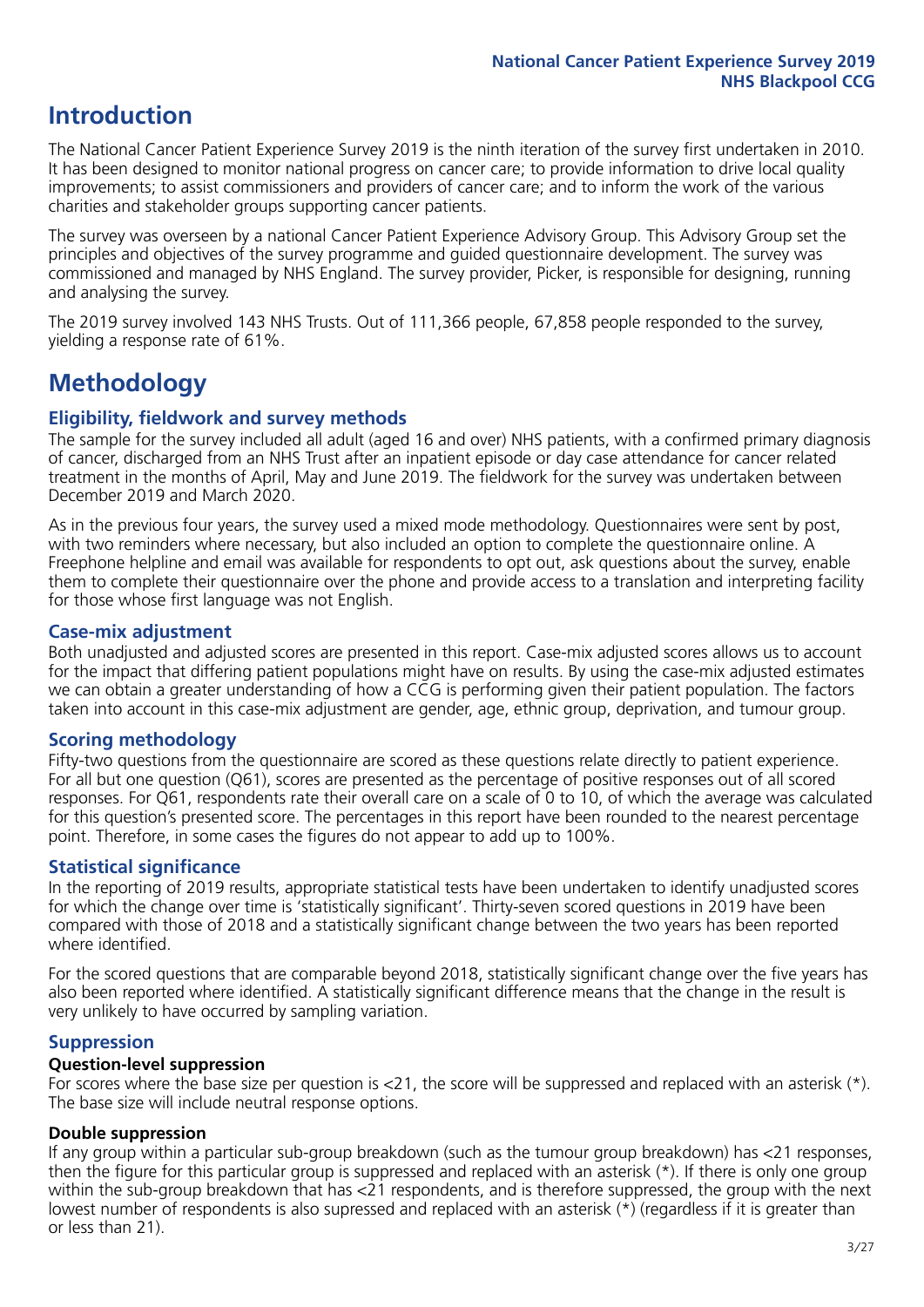### **Understanding the results**

This report shows how this CCG scored for each question in the survey, compared with national results and previous year's results. It is aimed at helping individual CCGs to understand their performance and identify areas for local improvement. Below is a description of the type of results presented within this report and how to understand them.

### **Expected range charts**

The expected range charts in this report show a bar with the lowest and highest score received for each question nationally. Within this bar, an expected range is given (in grey) and a black diamond represents the actual score for this CCG.

CCGs whose score is above the upper limit of the expected range (in the dark blue) are positive outliers, with a score statistically significantly higher than the national mean. This indicates that the CCG performs better than what CCGs of the same size and demographics are expected to perform. The opposite is true if the score is below the lower limit of the expected range (in the light blue); these are negative outliers. For scores within the expected range (in the grey), the score is what we would expect given the CCG's size and demographics.

### **Comparability tables**

The comparability tables show the 2018 and 2019 unadjusted scores for this CCG for each scored question. If there is a significant change from 2018 and 2019 or overall from 2015 to 2019, an arrow will be presented for the direction of change. The adjusted 2019 score will also be presented for each scored question along with the lower and upper expected range and national score. Scores above the upper limit of the expected range will be highlighted dark blue, scores below the lower limit of the expected range will be highlighted light blue, and scores within the lower and upper limit of the expected ranges will be highlighted grey.

### **Tumour type tables**

The tumour type tables show the unadjusted scores for each scored question for each of the 13 tumour groups. The national score for that tumour group is also shown. Unadjusted scores for the same tumour type across different CCGs may not be comparable, as they do not account for the impact that differing patient populations might have on results. Central nervous system is abbreviated as 'CNS' and lower gastrointestinal tract is abbreviated as 'LGT' throughout this report.

### **Year on year charts**

The year on year charts show five columns representing the unadjusted scores of the last five years (2015, 2016, 2017, 2018 and 2019) for each scored question.

#### **Notes on specific questions**

Following the development phase of the 2019 survey, several changes were made to the questionnaire. Six scored questions were amended (Q5, Q18, Q30, Q35, Q56 and Q60) and one non-scored question (Q29) was amended that impacted the comparability of questions Q30 to Q41. Of all questions changed or impacted by change, only Q60 is presented with historical comparisons; though the results should be interpreted with caution.

### **Unadjusted data and case-mix adjusted data**

Unadjusted data should be used to see the actual responses from patients relating to the CCG. Case-mix adjusted data, together with expected ranges, should be used to understand whether the results are significantly higher or lower than national results taking account of the patient mix.

### **Further information**

This research was carried out in accordance with the international standard for organisations conducting social research (accreditation to ISO20252:2012; certificate number GB08/74322). The 2019 survey data has been produced and published in line with the Code of Practice for Official Statistics.

For more information on the methodology, please see the Technical Document. It can be viewed along with the 2019 questionnaire and survey quidance on the website at [www.ncpes.co.uk](https://www.ncpes.co.uk/supporting-documents). For all other outputs at National, Trust, CCG and Cancer Alliance level, please see the PDF reports, Excel tables and dashboards at [www.ncpes.co.uk.](https://www.ncpes.co.uk/current-results)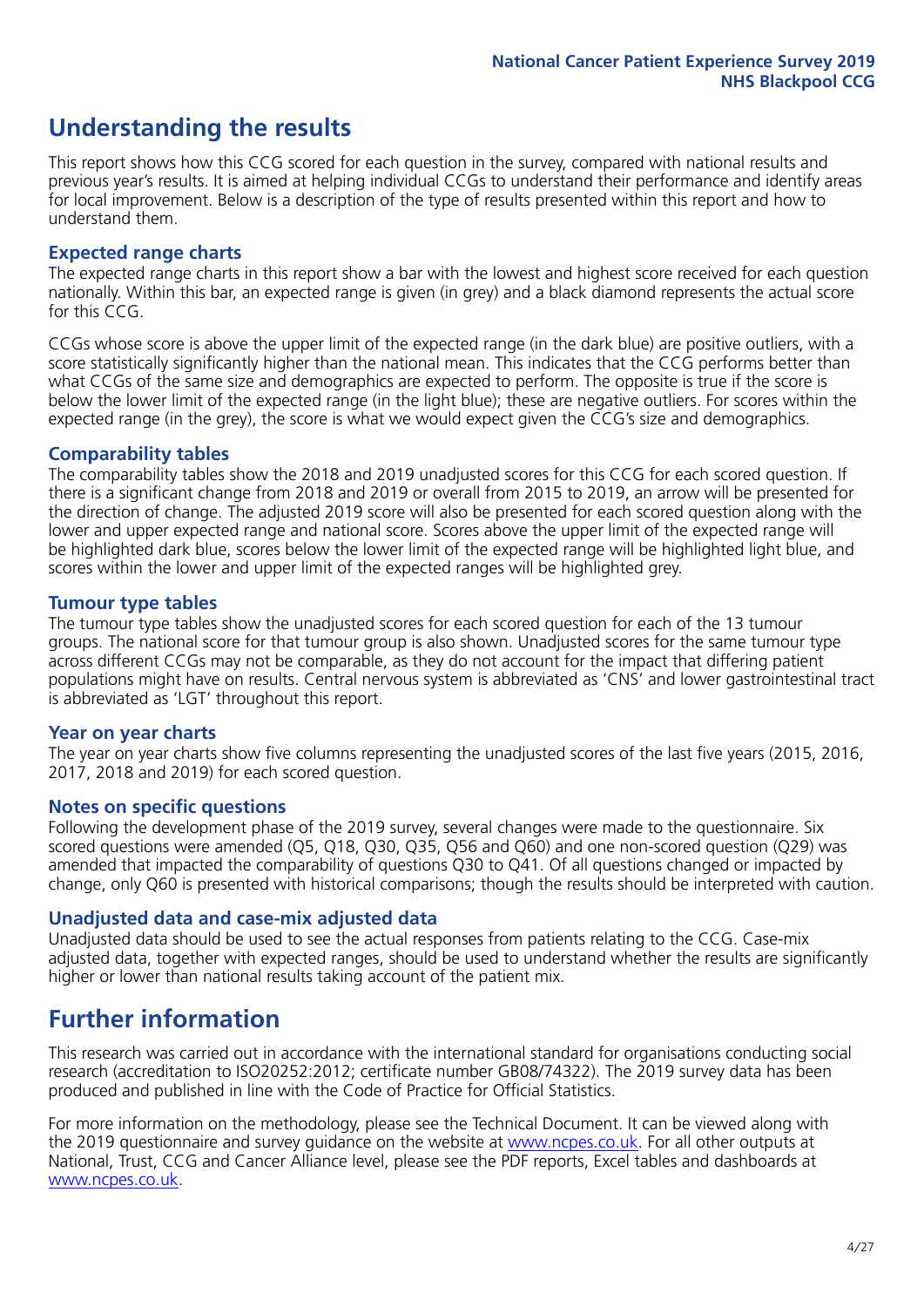### **Response Rate**

### **Overall Response Rate**

204 patients responded out of a total of 379 patients, resulting in a response rate of 54%.

|            | Sample Size | Adjusted<br>Sample | Completed | Response Rate |
|------------|-------------|--------------------|-----------|---------------|
| <b>CCG</b> | 418         | 379                | 204       | 54%           |
| National   | 119.855     | 111.366            | 67.858    | 61%           |

### **Respondents by Survey Type**

|                            | Number of<br>Respondents |
|----------------------------|--------------------------|
| Online                     | 18                       |
| Paper                      | 186                      |
| Phone                      |                          |
| <b>Translation Service</b> |                          |

### **Respondents by Tumour Group**

|                      | Number of<br>Respondents |
|----------------------|--------------------------|
| Brain / CNS          | 1                        |
| <b>Breast</b>        | 59                       |
| Colorectal / LGT     | 20                       |
| Gynaecological       | 16                       |
| Haematological       | 26                       |
| <b>Head and Neck</b> | 1                        |
| Lung                 | 22                       |
| Prostate             | 14                       |
| Sarcoma              | Ω                        |
| Skin                 | 3                        |
| <b>Upper Gastro</b>  | 9                        |
| Urological           | 18                       |
| Other                | 15                       |

### **Respondents by Age and Gender**

Respondents year of birth has been used to determine age. This information has been amalgamated into 8 age bands. The age and gender distribution for the CCG was as follows:

|        | Age 16-24 | Age 25-34 | Age 35-44 | Age 45-54 | Age 55-64       | Age 65-74 | Age 75-84        | Age 85+ | Total |
|--------|-----------|-----------|-----------|-----------|-----------------|-----------|------------------|---------|-------|
| Male   |           |           |           | 4         | $\overline{14}$ | 33        | 22               |         | 80    |
| Female |           |           |           | 16        | 29              | -41       | $\sim$ $-$<br>Ζ. |         | 124   |
| Total  |           |           |           | 20        | 43              | 74        | 49               |         | 204   |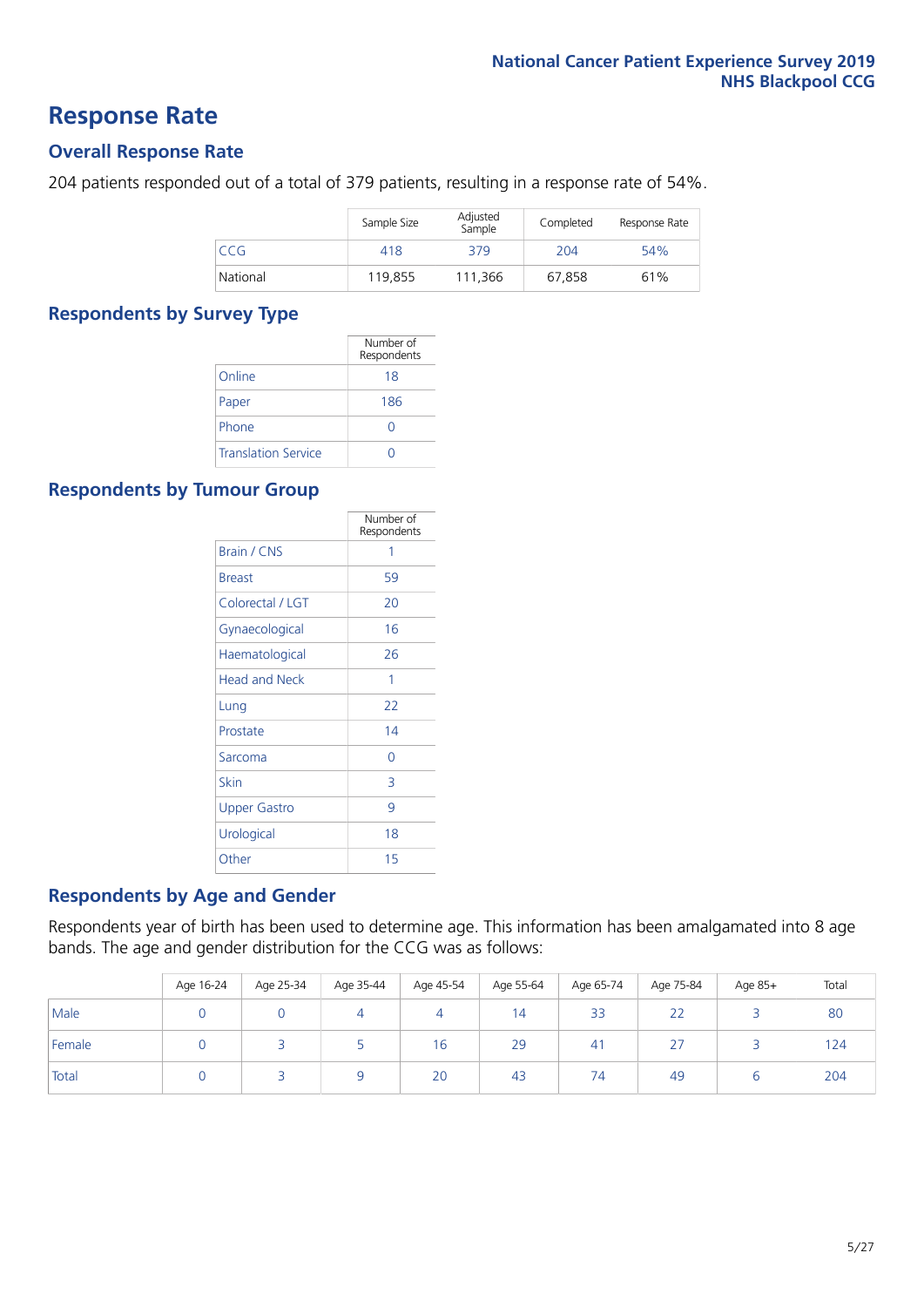# **Expected Range Charts**

| Lower Expected Range<br>Average                                                                                                                                                                                                                                                                                                                                                                                                                                                                                             |       |     | Upper Expected Range |         |     |     |                        | Case Mix Adjusted Score                |            |                 |
|-----------------------------------------------------------------------------------------------------------------------------------------------------------------------------------------------------------------------------------------------------------------------------------------------------------------------------------------------------------------------------------------------------------------------------------------------------------------------------------------------------------------------------|-------|-----|----------------------|---------|-----|-----|------------------------|----------------------------------------|------------|-----------------|
| <b>SEEING YOUR GP</b><br>Q1. Saw GP once or twice before being told they needed to go to<br>hospital<br>Q2. Patient thought they were seen as soon as necessary                                                                                                                                                                                                                                                                                                                                                             | 0%    | 10% | 20%                  | 30%     | 40% | 50% | 60%                    | 80%<br>70%<br>73%<br>79%               |            | 90% 100%        |
| <b>DIAGNOSTIC TESTS</b><br>Q5. Received all the information needed about the test<br>Q6. The length of time waiting for the test to be done was about<br>right<br>Q7. Test results explained in completely understandable way                                                                                                                                                                                                                                                                                               | 0%    | 10% | 20%                  | 30%     | 40% | 50% | 60%                    | 70%<br>80%<br>79%                      | 82%        | 90% 100%<br>95% |
| <b>FINDING OUT WHAT WAS WRONG WITH YOU</b><br>Q10. Patient told they could bring a family member or friend when<br>first told they had cancer<br>Q11. Patient felt they were told sensitively that they had cancer<br>Q12. Patient completely understood the explanation of what was<br>wrong<br>Q13. Patient given easy to understand written information about<br>the type of cancer they had                                                                                                                             | 0%    | 10% | 20%                  | 30%     | 40% | 50% | 60%                    | 70%<br>80%<br>76%<br>80%<br>70%<br>70% |            | 90% 100%        |
| <b>DECIDING THE BEST TREATMENT FOR YOU</b><br>Q14. Patient felt that treatment options were completely explained<br>Q15. Patient felt possible side effects were definitely explained in<br>an understandable way<br>Q16. Patient definitely given practical advice and support in dealing<br>with side effects of treatment<br>Q17. Patient definitely told about side effects that could affect<br>them in the future<br>Q18. Patient definitely involved as much as they wanted in<br>decisions about care and treatment | 0%    | 10% |                      | 20% 30% | 40% | 50% | 60%<br>63%<br>56%<br>◆ | 80%<br>70%<br>79%<br>66%<br>75%        |            | 90% 100%        |
| <b>CLINICAL NURSE SPECIALIST (CNS)</b><br>Q19. Patient given the name of a CNS who would support them<br>through their treatment<br>Q20. Patient found it very or quite easy to contact their CNS<br>Q21. Patient got understandable answers to important questions<br>all or most of the time                                                                                                                                                                                                                              | $0\%$ | 10% | 20%                  | 30%     | 40% | 50% | 60%                    | 70%<br>80%                             | 82%<br>88% | 90% 100%<br>95% |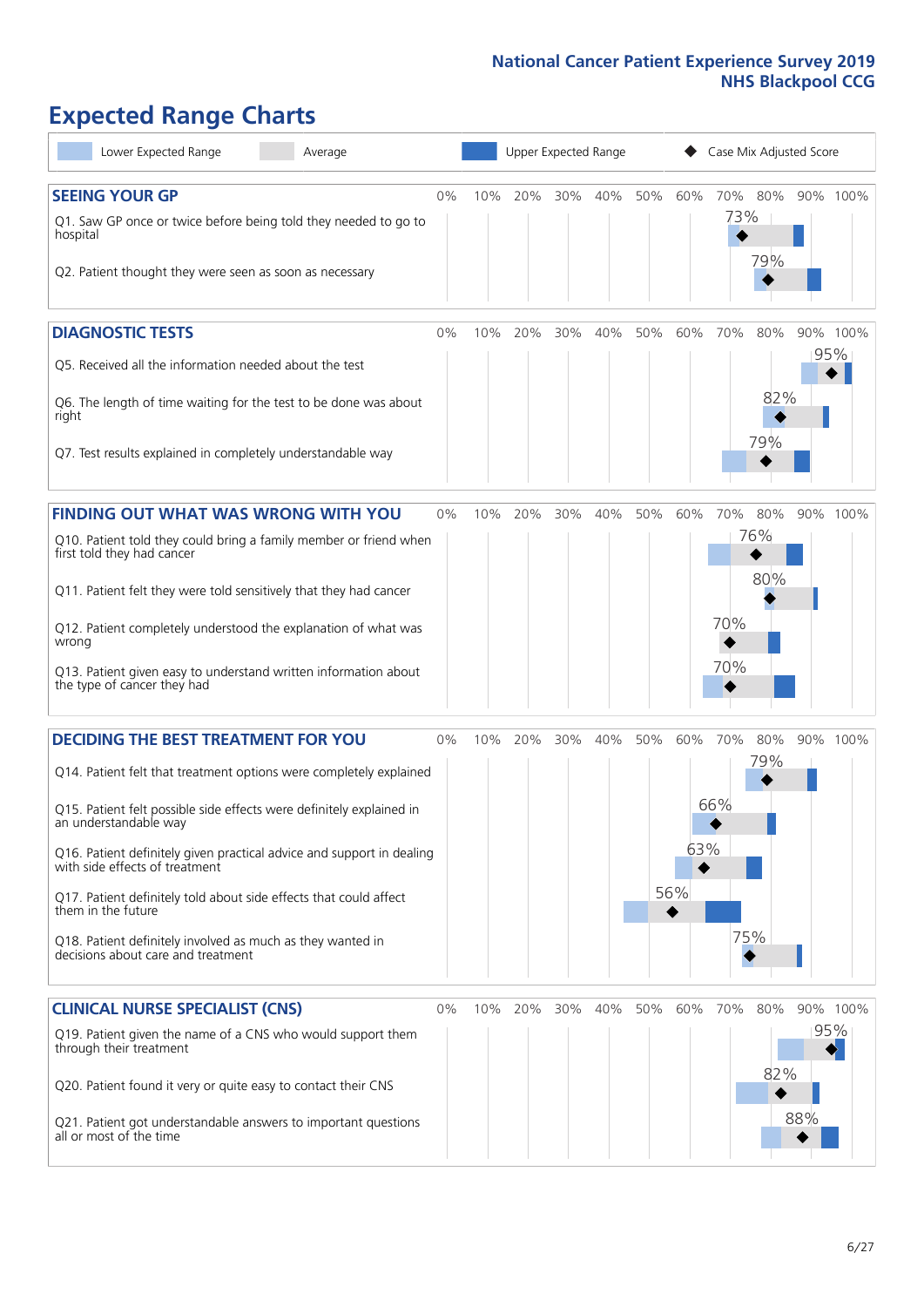# **Expected Range Charts**

| Lower Expected Range<br>Average                                                                                                                                                       |    |     |     |     | Upper Expected Range |     |     |     | Case Mix Adjusted Score |          |
|---------------------------------------------------------------------------------------------------------------------------------------------------------------------------------------|----|-----|-----|-----|----------------------|-----|-----|-----|-------------------------|----------|
| <b>SUPPORT FOR PEOPLE WITH CANCER</b><br>Q22. Hospital staff gave information about support or self-help<br>groups for people with cancer                                             | 0% | 10% | 20% | 30% | 40%                  | 50% | 60% | 70% | 80%<br>83%<br>83%       | 90% 100% |
| Q23. Hospital staff discussed or gave information about the impact<br>cancer could have on day to day activities<br>Q24. Hospital staff gave information on getting financial help or |    |     |     |     |                      |     | 62% |     |                         |          |
| possible benefits<br>Q25. Hospital staff told patient they could get free prescriptions                                                                                               |    |     |     |     |                      |     |     |     | 75%                     |          |
| <b>OPERATIONS</b>                                                                                                                                                                     | 0% | 10% | 20% | 30% | 40%                  | 50% | 60% | 70% | 80%                     | 90% 100% |
| Q27. Beforehand, patient had all the information needed about the<br>operation                                                                                                        |    |     |     |     |                      |     |     |     |                         | 98%      |
| Q28. Afterwards, staff completely explained how operation had<br>gone in understandable way                                                                                           |    |     |     |     |                      |     |     | 70% |                         |          |
| <b>HOSPITAL CARE AS AN INPATIENT</b>                                                                                                                                                  | 0% | 10% | 20% | 30% | 40%                  | 50% | 60% | 70% | 80%                     | 90% 100% |
| Q30. Hospital staff didn't talk in front of patient as if patient wasn't<br>there                                                                                                     |    |     |     |     |                      |     |     |     | 82%                     |          |
| Q31. Patient had confidence and trust in all doctors treating them                                                                                                                    |    |     |     |     |                      |     |     |     | 80%                     |          |
| Q32. Patient's family or someone close definitely felt able to talk to<br>a doctor                                                                                                    |    |     |     |     |                      |     |     |     | 77%                     |          |
| Q33. Patient had confidence and trust in all the ward nurses<br>treating them                                                                                                         |    |     |     |     |                      |     |     | 68% |                         |          |
| Q34. Patient thought there were always or nearly always enough<br>nurses on duty to care for them                                                                                     |    |     |     |     |                      |     | 59% |     |                         |          |
| Q35. All hospital staff asked patient what name they prefer to be<br>called by                                                                                                        |    |     |     |     |                      |     | 56% |     |                         |          |
| Q36. Patient always given enough privacy when discussing<br>condition or treatment                                                                                                    |    |     |     |     |                      |     |     |     | 82%                     |          |
| Q37. Patient definitely found hospital staff to discuss worries or<br>fears during their inpatient visit                                                                              |    |     |     |     |                      | 51% |     |     |                         |          |
| Q38. Hospital staff definitely did everything they could to help<br>control pain                                                                                                      |    |     |     |     |                      |     |     |     | 81%                     |          |
| Q39. Patient always felt they were treated with respect and dignity<br>while in hospital                                                                                              |    |     |     |     |                      |     |     |     | 88%                     |          |
| Q40. Patient given clear written information about what should or<br>should not do after leaving hospital                                                                             |    |     |     |     |                      |     |     |     | 83%                     |          |
| Q41. Hospital staff told patient who to contact if worried about<br>condition or treatment after leaving hospital                                                                     |    |     |     |     |                      |     |     |     |                         | 94%      |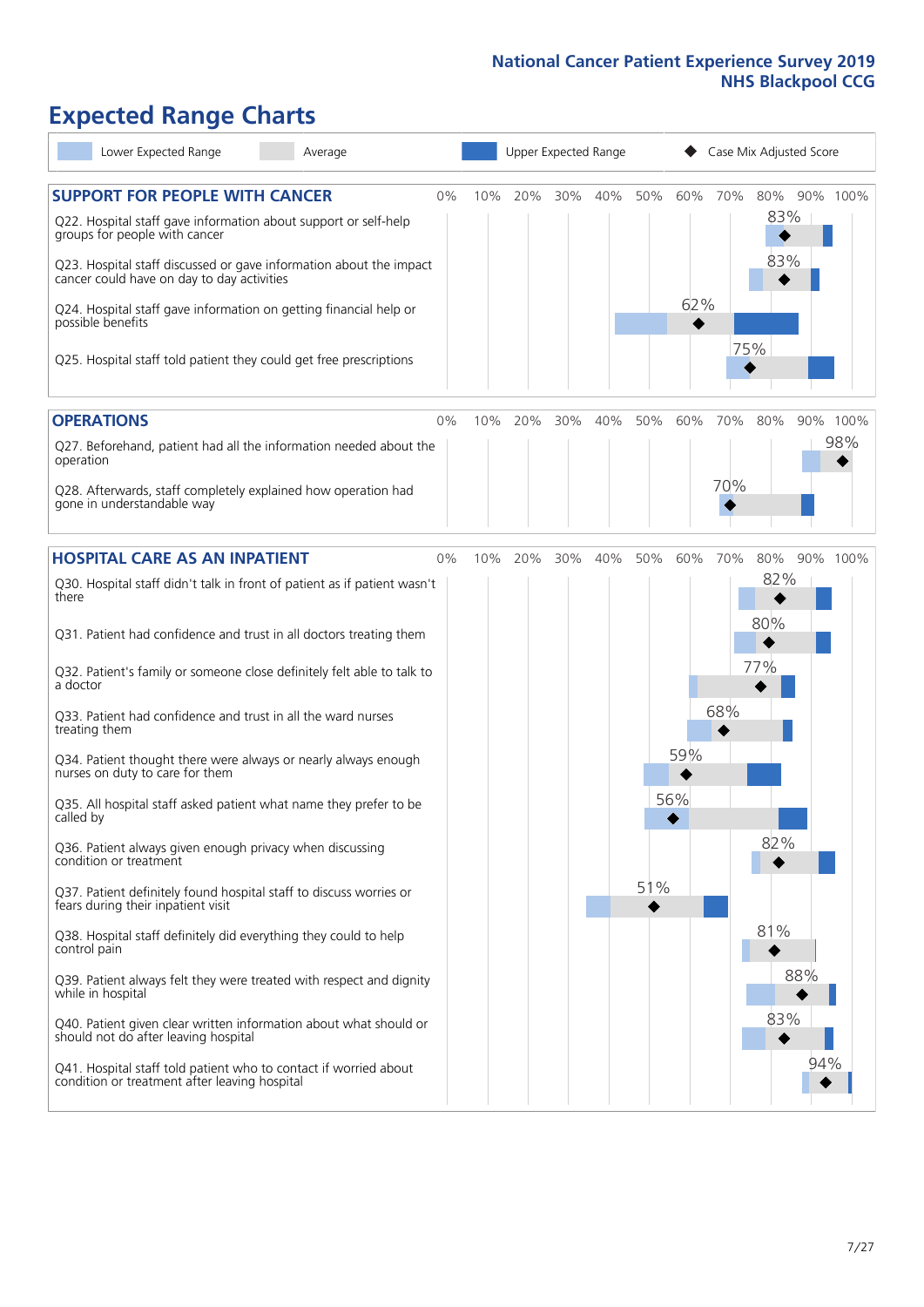# **Expected Range Charts**

| Lower Expected Range                                                                                                                                                                                                                                                                                                                                                                                                                                                                                                                                                             | Average |     | Upper Expected Range |            |     |                   |            | Case Mix Adjusted Score              |     |            |                 |
|----------------------------------------------------------------------------------------------------------------------------------------------------------------------------------------------------------------------------------------------------------------------------------------------------------------------------------------------------------------------------------------------------------------------------------------------------------------------------------------------------------------------------------------------------------------------------------|---------|-----|----------------------|------------|-----|-------------------|------------|--------------------------------------|-----|------------|-----------------|
| <b>HOSPITAL CARE AS A DAY PATIENT / OUTPATIENT 0%</b><br>Q43. Patient definitely found hospital staff to discuss worries or<br>fears during their outpatient or day case visit<br>Q44. Cancer doctor had the right documents at patient's last<br>outpatient appointment<br>Q46. Beforehand patient completely had all information needed<br>about radiotherapy treatment<br>Q47. Patient completely given understandable information about<br>whether radiotherapy was working<br>Q49. Beforehand patient completely had all information needed<br>about chemotherapy treatment |         | 10% | 20%                  | 30%        | 40% | 50%               | 60%<br>58% | 70%<br>72%                           | 80% | 94%<br>89% | 90% 100%<br>98% |
| Q50. Patient given enough information about whether<br>chemotherapy was working in a completely understandable way                                                                                                                                                                                                                                                                                                                                                                                                                                                               |         |     |                      |            |     |                   |            | 65%                                  |     |            |                 |
| <b>HOME CARE AND SUPPORT</b><br>Q51. Hospital staff definitely gave family or someone close all the<br>information needed to help care at home<br>Q52. Patient definitely given enough support from health or social<br>services during treatment<br>Q53. Patient definitely given enough support from health or social<br>services after treatment                                                                                                                                                                                                                              | 0%      | 10% | 20%                  | 30%        | 40% | 50%<br>52%<br>50% | 60%<br>58% | 70%                                  | 80% |            | 90% 100%        |
| <b>CARE FROM YOUR GENERAL PRACTICE</b><br>Q54. GP given enough information about patient's condition and<br>treatment<br>Q55. General practice staff definitely did everything they could to<br>support patient during treatment                                                                                                                                                                                                                                                                                                                                                 | 0%      | 10% | 20%                  | 30%        | 40% | 50%<br>52%        | 60%        | 70%                                  | 80% | 92%        | 90% 100%        |
| <b>YOUR OVERALL NHS CARE</b><br>Q56. Different people treating and caring for patient always work<br>well together to give best possible care<br>Q57. Patient given a care plan<br>Q58. Overall the administration of care was good or very good<br>Q59. Patient felt length of time for attending clinics and<br>appointments for cancer was about right<br>Q60. Someone discussed with patient whether they would like to<br>take part in cancer research                                                                                                                      | $0\%$   | 10% | 20%                  | 30%<br>28% | 40% | 50%<br>46%        | 60%        | 70%<br>72%<br>67%<br>$\blacklozenge$ | 80% | 86%        | 90% 100%        |
| Q61. Patient's average rating of care scored from very poor to very<br>good                                                                                                                                                                                                                                                                                                                                                                                                                                                                                                      | 0       |     | 2                    | 3          | 4   | 5                 | 6          |                                      | 8   | 9<br>8.7   | 10              |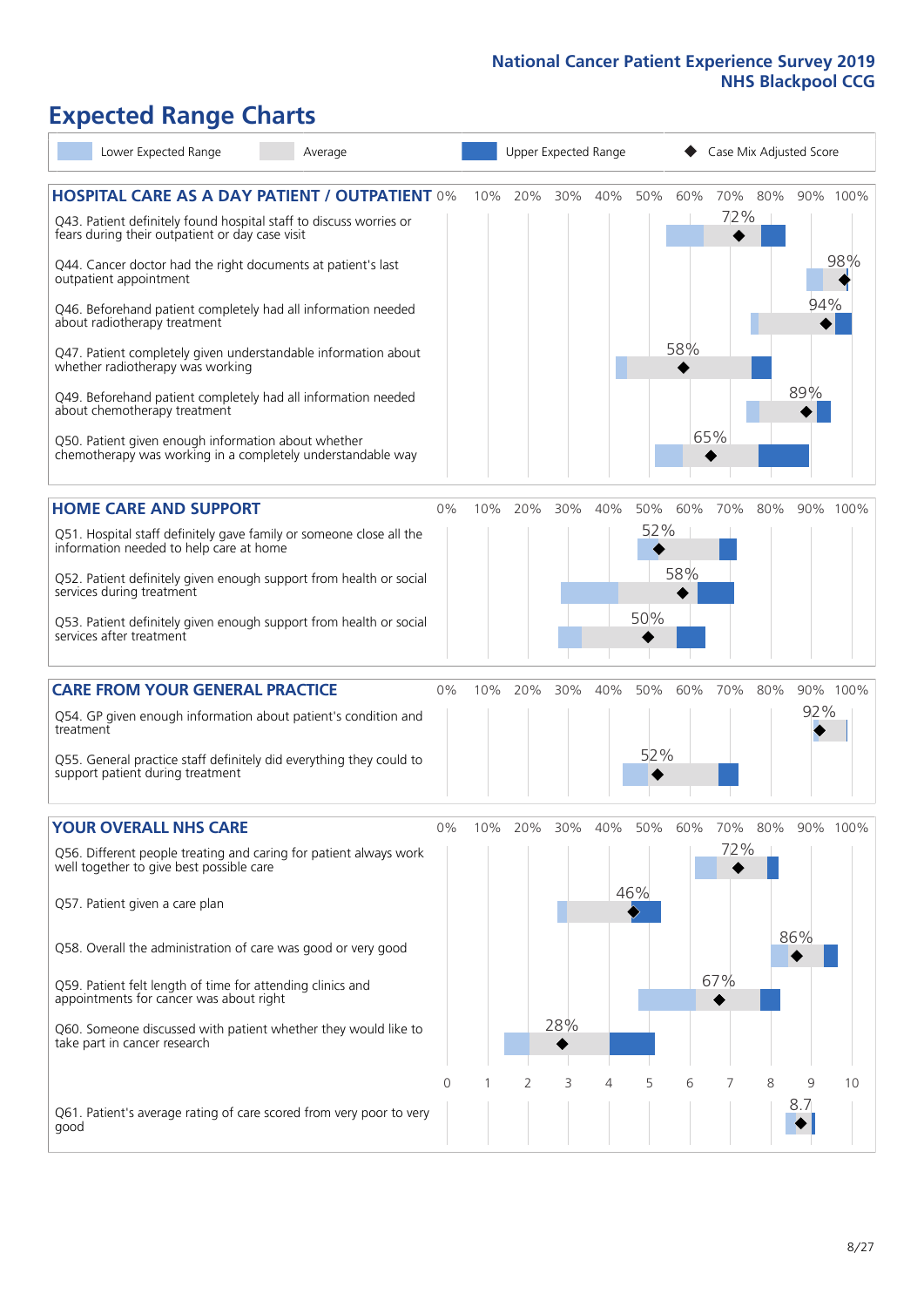## **Comparability Tables**

\* Indicates where a score has been suppressed because there are less than 21 responses.

\*\* No score available for 2018.

 $\triangle$  or  $\nabla$ 

Change 2018-2019: Indicates where 2019 score is significantly higher or lower than 2018 score Change Overall: Indicates significant change overall (2015, 2016, 2017, 2018 and 2019).

Adjusted Score below Lower Expected Range Adjusted Score between Upper and Lower Expected Ranges Adjusted Score above Upper

Expected Range

|                                                                             |           |               | Unadjusted Scores |               |                                                  |         |               | Case Mix Adjusted Scores            |                |                   |
|-----------------------------------------------------------------------------|-----------|---------------|-------------------|---------------|--------------------------------------------------|---------|---------------|-------------------------------------|----------------|-------------------|
|                                                                             | 2018<br>n | 2018<br>Score | 2019<br>n.        | 2019<br>Score | $\sqrt{(\text{Change})}$ Change<br>2018-<br>2019 | Overall | 2019<br>Score | Lower<br>Expected Expected<br>Range | Upper<br>Range | National<br>Score |
| <b>SEEING YOUR GP</b>                                                       |           |               |                   |               |                                                  |         |               |                                     |                |                   |
| Q1. Saw GP once or twice before being told they needed to go<br>to hospital | 146       | 82%           | 142               | 73%           |                                                  |         | 73%           | 72%                                 | 86%            | 79%               |
| Q2. Patient thought they were seen as soon as necessary                     | 222       | 84%           | 198               | 80%           |                                                  |         | 79%           | 79%                                 | 89%            | 84%               |
| <b>DIAGNOSTIC TESTS</b>                                                     |           |               |                   |               |                                                  |         |               |                                     |                |                   |

| Q5. Received all the information needed about the test                    | $**$ | **  | 70 | 95% |  | 95% | 92% | 98% | 95% |
|---------------------------------------------------------------------------|------|-----|----|-----|--|-----|-----|-----|-----|
| Q6. The length of time waiting for the test to be done was<br>about right | 186  | 88% | 79 | 83% |  | 82% | 83% | 93% | 88% |
| Q7. Test results explained in completely understandable way               | 187  | 78% | 76 | 79% |  | 79% | 74% | 86% | 80% |

| Q10. Patient told they could bring a family member or friend<br>when first told they had cancer | 203 | 80% | 189 | 79% | 76% | 70% | 84% | 77% |
|-------------------------------------------------------------------------------------------------|-----|-----|-----|-----|-----|-----|-----|-----|
| Q11. Patient felt they were told sensitively that they had cancer                               | 218 | 83% | 200 | 81% | 80% | 81% | 91% | 86% |
| Q12. Patient completely understood the explanation of what<br>was wrong                         |     | '2% | 202 | 70% | 70% | 67% | 79% | 73% |
| Q13. Patient given easy to understand written information<br>about the type of cancer they had  | 198 | 73% | 180 | 71% | 70% | 68% | 81% | 74% |

|  | <b>DECIDING THE BEST TREATMENT FOR YOU</b> |  |
|--|--------------------------------------------|--|
|--|--------------------------------------------|--|

| Q14. Patient felt that treatment options were completely<br>explained                                   | 197  | 86% | 178 | 80% |  | 79% | 78% | 89% | 83% |
|---------------------------------------------------------------------------------------------------------|------|-----|-----|-----|--|-----|-----|-----|-----|
| Q15. Patient felt possible side effects were definitely explained<br>in an understandable way           | 215  | 70% | 194 | 68% |  | 66% | 66% | 79% | 73% |
| Q16. Patient definitely given practical advice and support in<br>dealing with side effects of treatment | 211  | 65% | 190 | 65% |  | 63% | 61% | 74% | 67% |
| Q17. Patient definitely told about side effects that could affect<br>them in the future                 | 203  | 55% | 189 | 58% |  | 56% | 50% | 64% | 57% |
| Q18. Patient definitely involved as much as they wanted in<br>decisions about care and treatment        | $**$ | **  | 199 | 74% |  | 75% | 76% | 86% | 81% |

| <b>CLINICAL NURSE SPECIALIST (CNS)</b>                                                    |     |     |     |     |     |     |     |     |
|-------------------------------------------------------------------------------------------|-----|-----|-----|-----|-----|-----|-----|-----|
| Q19. Patient given the name of a CNS who would support them<br>through their treatment    | 216 | 94% | 197 | 95% | 95% | 88% | 96% | 92% |
| Q20. Patient found it very or quite easy to contact their CNS                             | 189 | 80% | 179 | 83% | 82% | 79% | 90% | 85% |
| Q21. Patient got understandable answers to important<br>questions all or most of the time | 78  | 84% | 175 | 87% | 88% | 83% | 92% | 87% |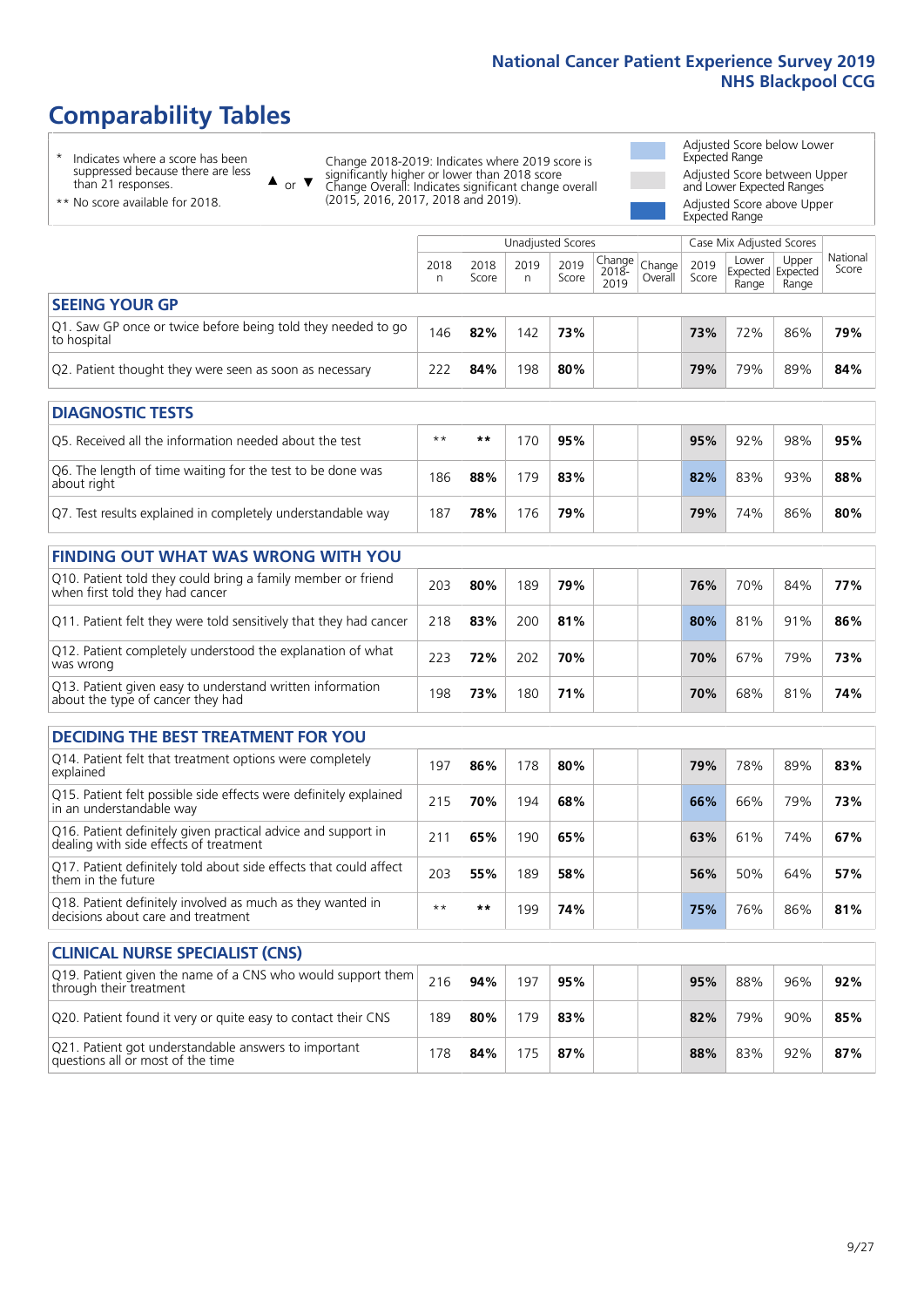### **Comparability Tables**

\* Indicates where a score has been suppressed because there are less than 21 responses.

\*\* No score available for 2018.

 $\triangle$  or  $\nabla$ 

Change 2018-2019: Indicates where 2019 score is significantly higher or lower than 2018 score Change Overall: Indicates significant change overall (2015, 2016, 2017, 2018 and 2019).

Adjusted Score below Lower Expected Range Adjusted Score between Upper and Lower Expected Ranges Adjusted Score above Upper Expected Range

|                                                                                                                   |              |               | <b>Unadjusted Scores</b> |               |                         |                   |               | Case Mix Adjusted Scores |                                     |                   |
|-------------------------------------------------------------------------------------------------------------------|--------------|---------------|--------------------------|---------------|-------------------------|-------------------|---------------|--------------------------|-------------------------------------|-------------------|
|                                                                                                                   | 2018<br>n    | 2018<br>Score | 2019<br>n.               | 2019<br>Score | Change<br>2018-<br>2019 | Change<br>Overall | 2019<br>Score | Lower<br>Range           | Upper<br>Expected Expected<br>Range | National<br>Score |
| <b>SUPPORT FOR PEOPLE WITH CANCER</b>                                                                             |              |               |                          |               |                         |                   |               |                          |                                     |                   |
| Q22. Hospital staff gave information about support or self-help<br>groups for people with cancer                  | 183          | 88%           | 171                      | 83%           |                         |                   | 83%           | 83%                      | 93%                                 | 88%               |
| Q23. Hospital staff discussed or gave information about the<br>impact cancer could have on day to day activities  | 151          | 85%           | 149                      | 84%           |                         |                   | 83%           | 78%                      | 90%                                 | 84%               |
| Q24. Hospital staff gave information on getting financial help or<br>possible benefits                            | 141          | 65%           | 137                      | 63%           |                         |                   | 62%           | 54%                      | 71%                                 | 63%               |
| Q25. Hospital staff told patient they could get free prescriptions                                                | 100          | 87%           | 110                      | 76%           |                         |                   | 75%           | 75%                      | 89%                                 | 82%               |
| <b>OPERATIONS</b>                                                                                                 |              |               |                          |               |                         |                   |               |                          |                                     |                   |
| Q27. Beforehand, patient had all the information needed about<br>the operation                                    | 108          | 96%           | 91                       | 98%           |                         |                   | 98%           | 92%                      | 100%                                | 96%               |
| Q28. Afterwards, staff completely explained how operation had<br>gone in understandable way                       | 109          | 78%           | 90                       | 70%           |                         |                   | 70%           | 71%                      | 88%                                 | 79%               |
| <b>HOSPITAL CARE AS AN INPATIENT</b>                                                                              |              |               |                          |               |                         |                   |               |                          |                                     |                   |
| Q30. Hospital staff didn't talk in front of patient as if patient<br>wasn't there                                 | $\star\star$ | **            | 94                       | 81%           |                         |                   | 82%           | 76%                      | 91%                                 | 84%               |
| Q31. Patient had confidence and trust in all doctors treating<br>them                                             | $\star\star$ | **            | 95                       | 79%           |                         |                   | 80%           | 76%                      | 91%                                 | 84%               |
| Q32. Patient's family or someone close definitely felt able to talk<br>to a doctor                                | $\star\star$ | **            | 73                       | 78%           |                         |                   | 77%           | 62%                      | 82%                                 | 72%               |
| Q33. Patient had confidence and trust in all the ward nurses<br>treating them                                     | $***$        | **            | 95                       | 69%           |                         |                   | 68%           | 65%                      | 83%                                 | 74%               |
| Q34. Patient thought there were always or nearly always<br>enough nurses on duty to care for them                 | $***$        | **            | 94                       | 59%           |                         |                   | 59%           | 55%                      | 74%                                 | 64%               |
| Q35. All hospital staff asked patient what name they prefer to<br>be called by                                    | $\star\star$ | **            | 94                       | 57%           |                         |                   | 56%           | 60%                      | 82%                                 | 71%               |
| Q36. Patient always given enough privacy when discussing<br>condition or treatment                                | $\star\star$ | **            | 94                       | 82%           |                         |                   | 82%           | 77%                      | 92%                                 | 85%               |
| Q37. Patient definitely found hospital staff to discuss worries or<br>fears during their inpatient visit          | $\star\star$ | **            | 72                       | 53%           |                         |                   | 51%           | 40%                      | 63%                                 | 52%               |
| Q38. Hospital staff definitely did everything they could to help<br>control pain                                  | $\star\star$ | $***$         | 84                       | 81%           |                         |                   | 81%           | 75%                      | 91%                                 | 83%               |
| Q39. Patient always felt they were treated with respect and<br>dignity while in hospital                          | $\star\star$ | **            | 94                       | 87%           |                         |                   | 88%           | 81%                      | 94%                                 | 88%               |
| Q40. Patient given clear written information about what should<br>or should not do after leaving hospital         | $\star\star$ | **            | 87                       | 84%           |                         |                   | 83%           | 79%                      | 93%                                 | 86%               |
| Q41. Hospital staff told patient who to contact if worried about<br>condition or treatment after leaving hospital | $**$         | **            | 88                       | 93%           |                         |                   | 94%           | 89%                      | 99%                                 | 94%               |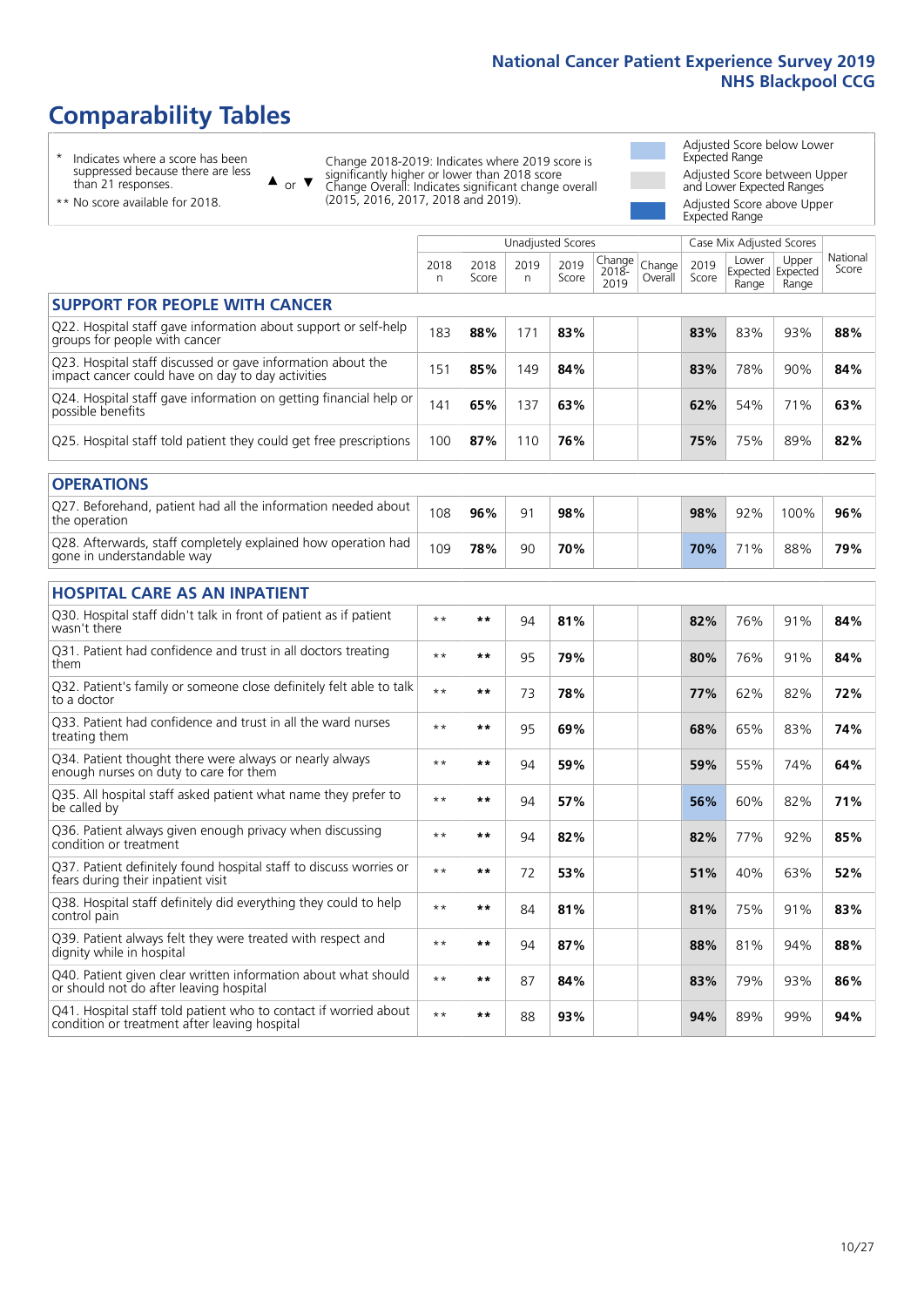### **Comparability Tables**

\* Indicates where a score has been suppressed because there are less than 21 responses.

\*\* No score available for 2018.

 $\triangle$  or  $\nabla$ 

Change 2018-2019: Indicates where 2019 score is significantly higher or lower than 2018 score Change Overall: Indicates significant change overall (2015, 2016, 2017, 2018 and 2019).

Adjusted Score below Lower Expected Range Adjusted Score between Upper and Lower Expected Ranges Adjusted Score above Upper Expected Range

|                                                                                                                       |              |               |            | <b>Unadjusted Scores</b> |                         |                   |               | Case Mix Adjusted Scores |                                     |                   |
|-----------------------------------------------------------------------------------------------------------------------|--------------|---------------|------------|--------------------------|-------------------------|-------------------|---------------|--------------------------|-------------------------------------|-------------------|
|                                                                                                                       | 2018<br>n    | 2018<br>Score | 2019<br>n. | 2019<br>Score            | Change<br>2018-<br>2019 | Change<br>Overall | 2019<br>Score | Lower<br>Range           | Upper<br>Expected Expected<br>Range | National<br>Score |
| <b>HOSPITAL CARE AS A DAY PATIENT / OUTPATIENT</b>                                                                    |              |               |            |                          |                         |                   |               |                          |                                     |                   |
| Q43. Patient definitely found hospital staff to discuss worries or<br>fears during their outpatient or day case visit | 176          | 67%           | 156        | 72%                      |                         |                   | 72%           | 63%                      | 78%                                 | 71%               |
| Q44. Cancer doctor had the right documents at patient's last<br>outpatient appointment                                | 202          | 99%           | 176        | 98%                      |                         | ▲                 | 98%           | 93%                      | 99%                                 | 96%               |
| Q46. Beforehand patient completely had all information needed<br>about radiotherapy treatment                         | 54           | 81%           | 50         | 94%                      |                         |                   | 94%           | 77%                      | 96%                                 | 86%               |
| Q47. Patient completely given understandable information<br>about whether radiotherapy was working                    | 47           | 64%           | 39         | 59%                      |                         |                   | 58%           | 44%                      | 75%                                 | 60%               |
| Q49. Beforehand patient completely had all information needed<br>about chemotherapy treatment                         | 114          | 83%           | 101        | 89%                      |                         |                   | 89%           | 77%                      | 91%                                 | 84%               |
| Q50. Patient given enough information about whether<br>chemotherapy was working in a completely understandable way    | 107          | 64%           | 95         | 65%                      |                         |                   | 65%           | 58%                      | 77%                                 | 68%               |
| <b>HOME CARE AND SUPPORT</b>                                                                                          |              |               |            |                          |                         |                   |               |                          |                                     |                   |
| Q51. Hospital staff definitely gave family or someone close all<br>the information needed to help care at home        | 179          | 57%           | 161        | 53%                      |                         |                   | 52%           | 52%                      | 67%                                 | 60%               |
| Q52. Patient definitely given enough support from health or<br>social services during treatment                       | 139          | 50%           | 133        | 57%                      |                         |                   | 58%           | 42%                      | 62%                                 | 52%               |
| Q53. Patient definitely given enough support from health or<br>social services after treatment                        | 90           | 47%           | 70         | 47%                      |                         |                   | 50%           | 33%                      | 57%                                 | 45%               |
| <b>CARE FROM YOUR GENERAL PRACTICE</b>                                                                                |              |               |            |                          |                         |                   |               |                          |                                     |                   |
| Q54. GP given enough information about patient's condition<br>and treatment                                           | 158          | 90%           | 150        | 91%                      |                         |                   | 92%           | 92%                      | 99%                                 | 95%               |
| Q55. General practice staff definitely did everything they could<br>to support patient during treatment               | 148          | 55%           | 128        | 52%                      |                         |                   | 52%           | 50%                      | 67%                                 | 58%               |
| <b>YOUR OVERALL NHS CARE</b>                                                                                          |              |               |            |                          |                         |                   |               |                          |                                     |                   |
| Q56. Different people treating and caring for patient always                                                          | $\star\star$ | $***$         |            |                          |                         |                   |               |                          |                                     |                   |
| work well together to give best possible care                                                                         |              |               | 192        | 72%                      |                         |                   | 72%           | 67%                      | 79%                                 | 73%               |
| Q57. Patient given a care plan                                                                                        | 184          | 42%           | 144        | 49%                      |                         |                   | 46%           | 30%                      | 45%                                 | 38%               |
| Q58. Overall the administration of care was good or very good                                                         | 217          | 89%           | 201        | 87%                      |                         |                   | 86%           | 84%                      | 93%                                 | 89%               |
| Q59. Patient felt length of time for attending clinics and<br>appointments for cancer was about right                 | 219          | 69%           | 202        | 68%                      |                         |                   | 67%           | 61%                      | 77%                                 | 69%               |
| Q60. Someone discussed with patient whether they would like<br>to take part in cancer research                        | 211          | 27%           | 183        | 28%                      |                         | ▲                 | 28%           | 20%                      | 40%                                 | 30%               |
| Q61. Patient's average rating of care scored from very poor to<br>very good                                           | 220          | 8.7           | 200        | 8.7                      |                         |                   | 8.7           | 8.6                      | 9.0                                 | 8.8               |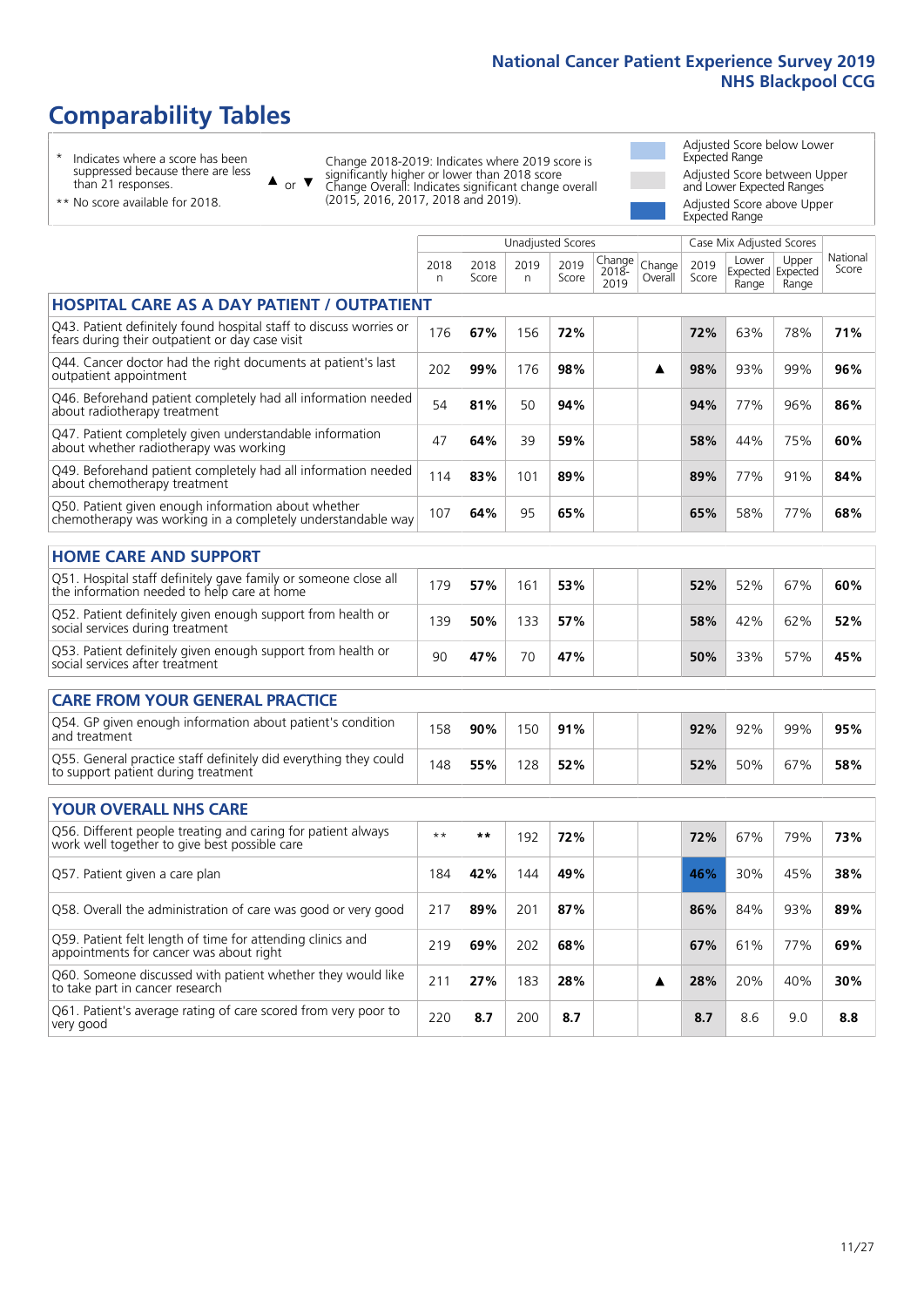### **Tumour Type Tables**

- \* Indicates where a score has been suppressed because there are less than 21 responses.
- n.a. Indicates that there were no respondents for that tumour group.

| <b>SEEING YOUR GP</b>                           |            |              |               |            |                    |                |                  |                       | <b>Tumour Group</b> |         |         |                 |                                                 |         |                |
|-------------------------------------------------|------------|--------------|---------------|------------|--------------------|----------------|------------------|-----------------------|---------------------|---------|---------|-----------------|-------------------------------------------------|---------|----------------|
|                                                 |            | Brain<br>CNS | <b>Breast</b> | Colorectal | ᠊ᢛ<br>Gynaecologic | Haematological | Head and<br>Neck | Lung                  | Prostate            | Sarcoma | Skin    | Upper<br>Gastro | Urological                                      | Other   | All<br>Cancers |
| Q1. Saw GP once or twice before being told they | <b>CCG</b> | $\star$      | 89%           | $\star$    | $\star$            | $\star$        | $\star$          | $\star$               | $\star$             | n.a.    | $\star$ | $\star$         | $\star$                                         | $\star$ | 73%            |
| needed to go to hospital                        | National   | 59%          |               | 94% 75%    | 77%                |                |                  | 67%   79%   71%   82% |                     |         |         |                 | 71% 90% 74% 83% 74%                             |         | 79%            |
| Q2. Patient thought they were seen as soon as   | CCG        | $\star$      | 88%           | $\star$    | $\star$            | 88%            | $\star$          | 67%                   | $\star$             | n.a.    | $\star$ | $\star$         | $\star$                                         | $\star$ | 80%            |
| necessary                                       | National   | 79%          |               |            |                    |                |                  |                       |                     |         |         |                 | 89% 83% 81% 82% 81% 84% 86% 69% 85% 79% 85% 79% |         | 84%            |

#### **DIAGNOSTIC TESTS** Tumour Group

|                                                   |                                          | Brain   | <b>Breast</b> | olorectal.<br>LGT<br>Ü | Gynaecological | Haematological | Head and<br>Neck | Lung    | Prostate | Sarcoma | Skin    | Upper<br>Gastro | Irological                                  | Other   | All<br>Cancers |
|---------------------------------------------------|------------------------------------------|---------|---------------|------------------------|----------------|----------------|------------------|---------|----------|---------|---------|-----------------|---------------------------------------------|---------|----------------|
| Q5. Received all the information needed about     | <b>CCG</b>                               | $\star$ | 98%           |                        | $\star$        | $\star$        | $\star$          | $\star$ | $\star$  | n.a.    | $\star$ | $\star$         | $\star$                                     | $\star$ | 95%            |
| the test                                          | National                                 | 93%     | 95%           | 95%                    | 93%            | 95%            |                  | 93% 95% | 95%      | 93%     | 96%     | 95%             | 95%                                         | 95%     | 95%            |
| Q6. The length of time waiting for the test to be | <b>CCG</b>                               | $\star$ | 93%           |                        | $\star$        | $\star$        | $\star$          | 73%     | $\star$  | n.a.    | $\star$ | $\star$         | $\star$                                     | $\star$ | 83%            |
| done was about right                              | National 84% 91%                         |         |               | 88%                    |                |                |                  |         |          |         |         |                 | 86% 89% 88% 87% 87% 81% 87% 84% 87% 86% 88% |         |                |
| Q7. Test results explained in completely          | <b>CCG</b>                               | $\star$ | 91%           | $\star$                | $\star$        | $\star$        | $\star$          | 77%     | $\star$  | n.a.    | $\star$ | $\star$         | $\star$                                     | $\star$ | 79%            |
| understandable way                                | National 71% 83% 82% 77% 77% 79% 80% 80% |         |               |                        |                |                |                  |         |          |         |         |                 | 78% 84% 75% 80% 76% 80%                     |         |                |

|                                                   | <b>FINDING OUT WHAT WAS WRONG WITH YOU</b> |         |               |                 |                |                |                        |             |          |         | <b>Tumour Group</b> |                 |           |         |                |  |  |  |
|---------------------------------------------------|--------------------------------------------|---------|---------------|-----------------|----------------|----------------|------------------------|-------------|----------|---------|---------------------|-----------------|-----------|---------|----------------|--|--|--|
|                                                   |                                            | Brain   | <b>Breast</b> | ╮<br>Colorectal | Gynaecological | Haematological | ad and<br>Neck<br>Head | Lung        | Prostate | Sarcoma | Skin                | Upper<br>Gastro | Jrologica | Other   | All<br>Cancers |  |  |  |
| Q10. Patient told they could bring a family       | <b>CCG</b>                                 | $\star$ | 89%           | $\star$         | $\star$        | 70%            | $\star$                | 71%         | $\star$  | n.a.    | $\star$             | $\star$         | $\star$   | $\star$ | 79%            |  |  |  |
| member or friend when first told they had cancer  | National                                   | 85%     | 82%           | 82%             | 71%            | 71%            | 71%                    | 77%         | 79%      | 73%     | 69%                 | 76%             | 73%       | 75%     | 77%            |  |  |  |
| Q11. Patient felt they were told sensitively that | CCG                                        | $\star$ | 88%           | $\star$         | $\star$        | 78%            | $\star$                | 73%         | $\star$  | n.a.    | $\star$             | $\star$         | $\star$   | $\star$ | 81%            |  |  |  |
| they had cancer                                   | National                                   | 79%     | 89%           | 87%             | 82%            | 84%            | 87%                    | 83%         | 86%      | 84%     | 89%                 | 81%             | 84% 83%   |         | 86%            |  |  |  |
| Q12. Patient completely understood the            | CCG                                        | $\star$ | 81%           |                 | $\star$        | 69%            | $\star$                | 52%         |          | n.a.    | $\star$             | $\star$         | $\star$   | $\star$ | 70%            |  |  |  |
| explanation of what was wrong                     | National                                   | 66%     | 77%           | 79%             | 73%            | 60%            | 78%                    | 76%         | 79%      | 67%     | 80%                 | 70%             | 77%       | 70%     | 73%            |  |  |  |
| Q13. Patient given easy to understand written     | <b>CCG</b>                                 | n.a.    | 86%           |                 | $\star$        | 59%            | $\star$                | $\star$     | $\star$  | n.a.    | $\star$             | $\star$         | $\star$   | $\ast$  | 71%            |  |  |  |
| information about the type of cancer they had     | National                                   | 66%     | 78%           | 73%             | 71%            | 76%            |                        | 69% 67% 83% |          |         | 67% 84%             | 67%             | 74%       | 65%     | 74%            |  |  |  |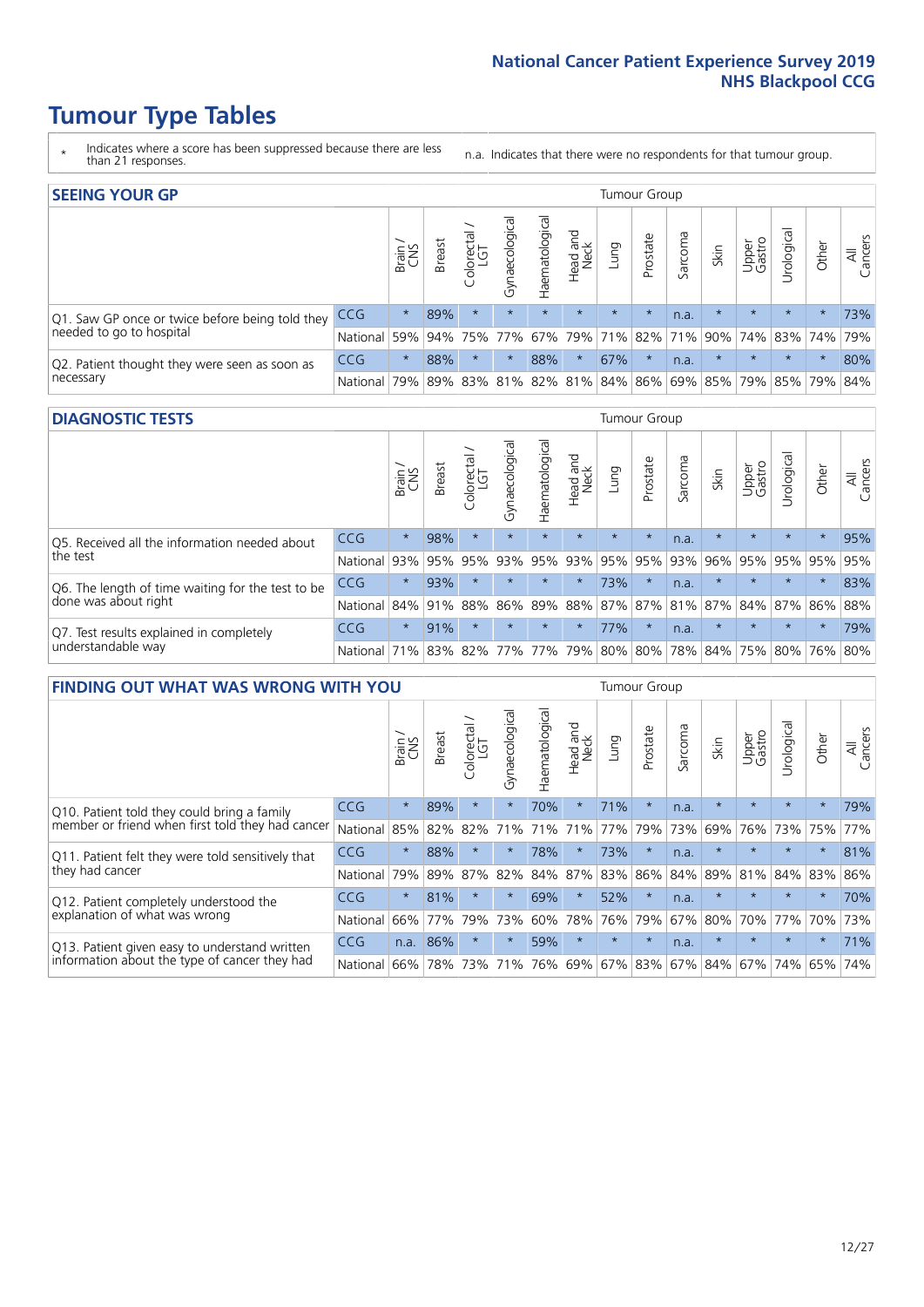### **Tumour Type Tables**

- \* Indicates where a score has been suppressed because there are less than 21 responses.
- n.a. Indicates that there were no respondents for that tumour group.

| <b>DECIDING THE BEST TREATMENT FOR YOU</b>         |            |         |               | <b>Tumour Group</b>         |                |                |                         |         |          |                          |                                     |                 |            |         |                |
|----------------------------------------------------|------------|---------|---------------|-----------------------------|----------------|----------------|-------------------------|---------|----------|--------------------------|-------------------------------------|-----------------|------------|---------|----------------|
|                                                    |            | Brain   | <b>Breast</b> | olorectal.<br>LGT<br>$\cup$ | Gynaecological | Haematological | ead and<br>Neck<br>Head | Lung    | Prostate | arcoma<br>$\overline{2}$ | Skin                                | Upper<br>Gastro | Jrological | Other   | All<br>Cancers |
| Q14. Patient felt that treatment options were      | CCG        | $\star$ | 93%           | $\star$                     | $\star$        | 76%            | $\star$                 | $\star$ | $\star$  | n.a.                     | $\star$                             | $\star$         | $\star$    | $\star$ | 80%            |
| completely explained                               | National   | 85%     | 85%           | 85%                         | 85%            | 82%            | 87%                     | 84%     | 83%      | 83%                      | 89%                                 | 81%             | 83%        | 79%     | 83%            |
| Q15. Patient felt possible side effects were       | <b>CCG</b> | $\star$ | 80%           |                             |                | 56%            | $\star$                 | 57%     | $\star$  | n.a.                     | $\star$                             | $\star$         |            | $\star$ | 68%            |
| definitely explained in an understandable way      | National   | 69%     | 74%           | 76%                         | 75%            | 69%            | 73%                     | 74%     | 73%      | 73%                      | 77%                                 | 72%             | 71%        | 70%     | 73%            |
| Q16. Patient definitely given practical advice and | CCG        | $\star$ | 77%           |                             | $\star$        | 56%            | $\star$                 | $\star$ | $\star$  | n.a.                     | $\star$                             | $\star$         | $\star$    | $\star$ | 65%            |
| support in dealing with side effects of treatment  | National   | 63%     | 70%           | 70%                         | 69%            | 65%            | 70%                     | 69%     | 65%      | 66%                      | 71%                                 | 66%             | 63%        | 64%     | 67%            |
| Q17. Patient definitely told about side effects    | CCG        | $\star$ | 66%           |                             | $\star$        | 58%            | $\star$                 | $\star$ | $\star$  | n.a.                     | $\star$                             | $\star$         | $\star$    | $\star$ | 58%            |
| that could affect them in the future               | National   | 62%     | 57%           | 59%                         | 56%            | 51%            | 64%                     | 56%     | 66%      | 54%                      | 66%                                 | 53%             | 56%        | 52%     | 57%            |
| Q18. Patient definitely involved as much as they   | CCG        | $\star$ | 82%           |                             | $\star$        | 69%            | $\star$                 | 68%     | $\star$  | n.a.                     | $\star$                             | $\star$         | $\star$    | $\star$ | 74%            |
| wanted in decisions about care and treatment       | National   | 79%     | 81%           |                             |                |                |                         |         |          |                          | 83% 81% 80% 81% 81% 84% 81% 87% 79% |                 | 79%        | 78% 81% |                |

#### **CLINICAL NURSE SPECIALIST (CNS)** Tumour Group

|                                             |            | Brain   | <b>Breast</b>     | Colorectal<br>LGT | ᠊ᢛ<br>Gynaecologic | $\overline{\sigma}$<br>ت<br>aematologi | Head and<br>Neck | Lung                    | Prostate | Sarcoma | Skin    | Upper<br>Gastro     | ᆕ<br>rologica | Other   | All<br>Cancers |
|---------------------------------------------|------------|---------|-------------------|-------------------|--------------------|----------------------------------------|------------------|-------------------------|----------|---------|---------|---------------------|---------------|---------|----------------|
| Q19. Patient given the name of a CNS who    | CCG        | $\star$ | 95%               |                   |                    | 96%                                    | $\star$          | 100%                    |          | n.a.    |         | $\star$             |               | $\star$ | 95%            |
| would support them through their treatment  | National   | 95%     | 95%               | 92%               | 95%                | 92%                                    | 91%              |                         | 94% 91%  | 91%     | 91%     | 93%                 | 85%           | 89%     | 92%            |
| Q20. Patient found it very or quite easy to | <b>CCG</b> | $\star$ | 90%               |                   |                    | 63%                                    | n.a.             | $\star$                 | $\star$  | n.a.    | $\star$ | $\star$             | $\star$       | $\star$ | 83%            |
| contact their CNS                           | National   |         | 86% 84% 88% 85%   |                   |                    | 87%                                    | 86%              | 86% 80%                 |          |         |         | 86% 90% 85% 83% 83% |               |         | 85%            |
| Q21. Patient got understandable answers to  | CCG        | $\star$ | 98%               | $\star$           | $\star$            | 72%                                    | $\star$          | $\star$                 | $\star$  | n.a.    | $\star$ | $\star$             | $\star$       | $\ast$  | 87%            |
| important questions all or most of the time | National   |         | 82% 87% 89% 86% 8 |                   |                    |                                        |                  | 89% 88% 86% 87% 87% 93% |          |         |         | 86% 87%             |               | 86%     | 87%            |

| <b>SUPPORT FOR PEOPLE WITH CANCER</b>                                                             |            | <b>Tumour Group</b> |               |                 |                |                |                         |         |          |              |         |                 |            |         |                |
|---------------------------------------------------------------------------------------------------|------------|---------------------|---------------|-----------------|----------------|----------------|-------------------------|---------|----------|--------------|---------|-----------------|------------|---------|----------------|
|                                                                                                   |            | Brain               | <b>Breast</b> | ╮<br>Colorectal | Gynaecological | Haematological | ead and<br>Neck<br>Head | Lung    | Prostate | arcoma<br>ιñ | Skin    | Upper<br>Gastro | Urological | Other   | All<br>Cancers |
| Q22. Hospital staff gave information about<br>support or self-help groups for people with         | CCG        | $\star$             | 90%           | $\star$         | $\star$        | 76%            | $\star$                 | $\star$ | $\star$  | n.a.         | $\star$ | $\star$         | $\star$    | $\star$ | 83%            |
| cancer                                                                                            | National   | 92%                 | 92%           | 88%             | 87%            | 86%            | 88%                     | 87%     | 91%      | 86%          | 90%     | 88%             | 81%        | 83%     | 88%            |
| Q23. Hospital staff discussed or gave information<br>about the impact cancer could have on day to | <b>CCG</b> | n.a.                | 90%           | $\star$         | $\star$        | 82%            | n.a.                    | $\star$ | $\star$  | n.a.         | $\star$ | $\star$         | $\star$    | $\star$ | 84%            |
| day activities                                                                                    | National   | 84%                 | 86%           | 85%             | 82%            | 84%            | 84%                     | 83%     | 88%      | 81%          | 86%     | 83%             | 78%        | 79%     | 84%            |
| Q24. Hospital staff gave information on getting                                                   | <b>CCG</b> | $\star$             | 72%           | $\star$         | $\star$        | 61%            | $\star$                 | $\star$ | $\star$  | n.a.         | $\star$ | $\star$         | $\star$    | $\ast$  | 63%            |
| financial help or possible benefits                                                               | National   | 78%                 | 68%           | 61%             | 66%            | 61%            | 67%                     | 72%     | 55%      | 64%          | 60%     | 64%             | 47%        | 59%     | 63%            |
| Q25. Hospital staff told patient they could get<br>free prescriptions                             | CCG        | n.a.                | 82%           | $\star$         | $\star$        | $\star$        | n.a.                    | $\star$ | $\star$  | n.a.         | $\star$ | $\star$         | $\star$    | $\star$ | 76%            |
|                                                                                                   | National   | 82%                 | 81%           | 83%             | 79%            | 87%            | 84%                     | 86%     | 80%      | 78%          | 71%     | 84%             | 73%        | 81%     | 82%            |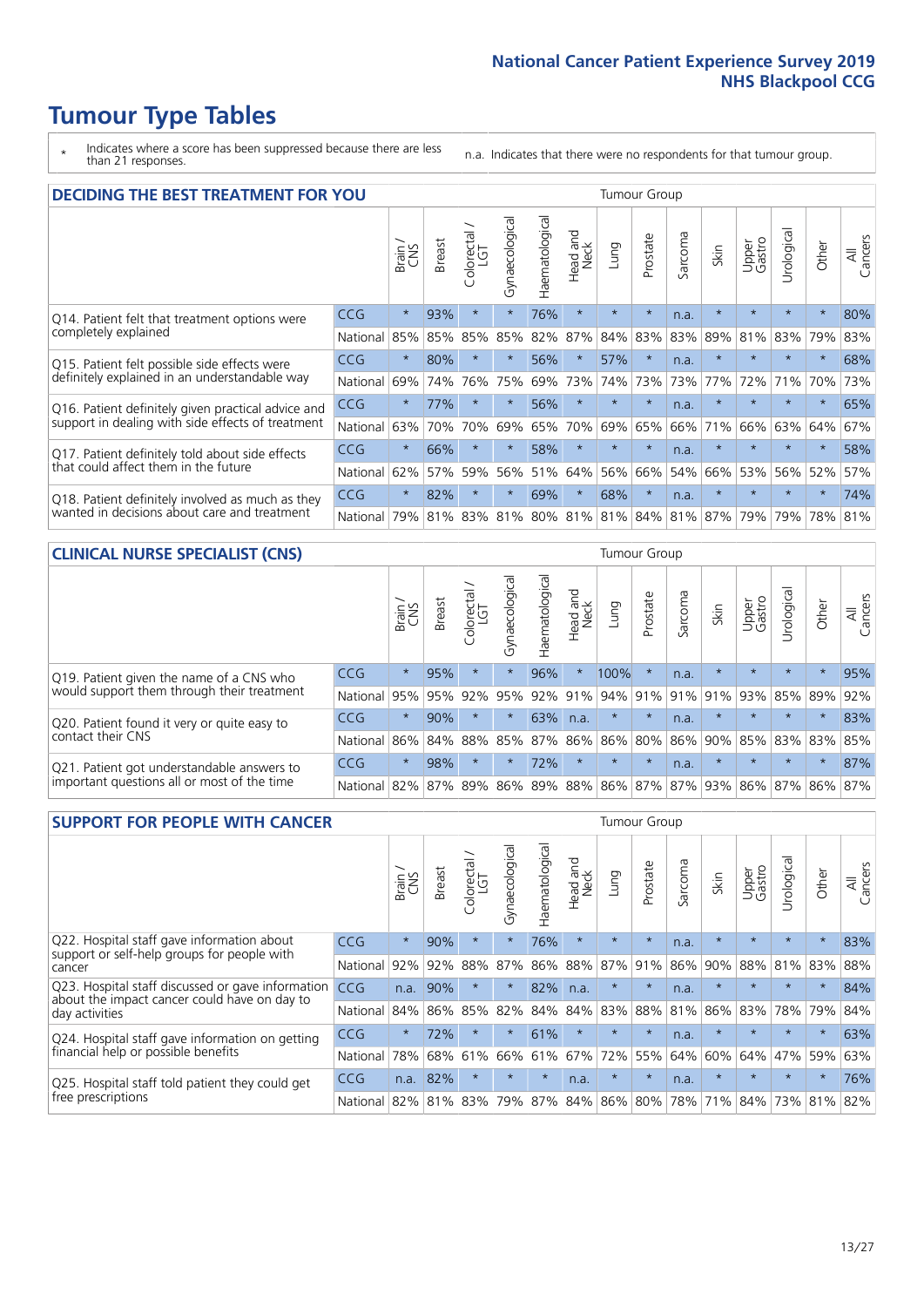### **Tumour Type Tables**

- \* Indicates where a score has been suppressed because there are less than 21 responses.
- n.a. Indicates that there were no respondents for that tumour group.

| <b>OPERATIONS</b>                                                                           |              | Tumour Group |               |            |                |                     |                  |         |                         |         |         |                     |                                  |         |                |
|---------------------------------------------------------------------------------------------|--------------|--------------|---------------|------------|----------------|---------------------|------------------|---------|-------------------------|---------|---------|---------------------|----------------------------------|---------|----------------|
|                                                                                             |              | Brain        | <b>Breast</b> | Colorectal | Gynaecological | Haematological      | Head and<br>Neck | Lung    | Prostate                | Sarcoma | Skin    | Upper<br>Gastro     | $\overline{\sigma}$<br>Jrologica | Other   | All<br>Cancers |
| Q27. Beforehand, patient had all the information                                            | <b>CCG</b>   | n.a.         | 100%          |            | $\star$        | $\star$             | $\star$          | $\star$ | $\star$                 | n.a.    | $\star$ | $\star$             | $\star$                          | $\star$ | 98%            |
| needed about the operation                                                                  | National I   | $96\%$       |               | 97% 96%    | 96%            |                     |                  |         | 94% 96% 95% 97% 95% 96% |         |         |                     | 96% 95% 95%                      |         | 96%            |
| Q28. Afterwards, staff completely explained how<br>operation had gone in understandable way | <b>CCG</b>   | n.a.         | 85%           |            | $\star$        | $\star$             | $\star$          | $\star$ | $\star$                 | n.a.    | $\star$ | $\star$             | $\star$                          | $\star$ | 70%            |
|                                                                                             | National 76% |              |               |            |                | 79% 83% 79% 78% 79% |                  |         |                         |         |         | 79% 78% 80% 82% 79% |                                  | 76% 77% | 79%            |

#### **HOSPITAL CARE AS AN INPATIENT** Tumour Group

|                                                                                                  |            | Brain<br>CNS | <b>Breast</b>               | Colorectal /<br>LGT | Gynaecological | Haematological | Head and<br>Neck | Lung    | Prostate | Sarcoma | Skin    | Upper<br>Gastro | Urological      | Other   | Cancers<br>$\overline{\overline{z}}$ |
|--------------------------------------------------------------------------------------------------|------------|--------------|-----------------------------|---------------------|----------------|----------------|------------------|---------|----------|---------|---------|-----------------|-----------------|---------|--------------------------------------|
| Q30. Hospital staff didn't talk in front of patient                                              | CCG        | n.a.         | 86%                         | $\star$             | $\star$        | $\star$        | $\star$          | $\star$ | $\star$  | n.a.    | $\star$ | $\star$         | $\star$         | $\star$ | 81%                                  |
| as if patient wasn't there                                                                       | National   | 81%          | 86%                         | 81%                 | 83%            | 84%            | 83%              | 81%     | 88%      | 86%     | 86%     | 81%             | 83%             | 82%     | 84%                                  |
| O31. Patient had confidence and trust in all                                                     | CCG        | n.a.         | 91%                         | $\star$             | $\star$        | $\star$        | $\star$          | $\star$ | $\star$  | n.a.    | $\star$ |                 | $\star$         | $\star$ | 79%                                  |
| doctors treating them                                                                            | National   | 82%          | 83%                         | 85%                 | 83%            | 82%            |                  | 87% 83% | 89%      | 86%     | 85%     |                 | 81% 85%         | 80%     | 84%                                  |
| Q32. Patient's family or someone close definitely                                                | CCG        | n.a.         | $\star$                     | $\star$             | $\star$        | $\star$        | $\star$          | $\star$ | $\star$  | n.a.    | $\star$ | $\star$         | $\star$         | $\star$ | 78%                                  |
| felt able to talk to a doctor                                                                    | National   | 67%          | 72%                         | 73%                 | 72%            | 74%            | 75%              | 74%     | 72%      | 71%     | 74%     | 73%             | 71%             | 69%     | 72%                                  |
| Q33. Patient had confidence and trust in all the                                                 | <b>CCG</b> | n.a.         | 91%                         | $\star$             | $\star$        | $\star$        | $\star$          | $\star$ | $\star$  | n.a.    | $\star$ | $\star$         | $\star$         | $\star$ | 69%                                  |
| ward nurses treating them                                                                        | National   | 72%          | 73%                         | 72%                 |                | 71% 77%        | 75%              | 77%     | 79%      | 74%     | 75%     | 73%             | 77%             | 69%     | 74%                                  |
| Q34. Patient thought there were always or nearly                                                 | CCG        | n.a.         | 59%                         | $\star$             | $\star$        | $\star$        | $\star$          | $\star$ | $\star$  | n.a.    | $\star$ |                 | $\star$         | $\star$ | 59%                                  |
| always enough nurses on duty to care for them                                                    | National   | 68%          | 64%                         | 62%                 | 63%            | 63%            | 65%              | 68%     | 72%      | 65%     | 70%     | 65%             | 66%             | 60%     | 64%                                  |
| Q35. All hospital staff asked patient what name                                                  | CCG        | n.a.         | 50%                         | $\star$             | $\star$        | $\star$        | $\star$          | $\star$ | $\star$  | n.a.    | n.a.    |                 | $\star$         | $\star$ | 57%                                  |
| they prefer to be called by                                                                      | National   | 68%          | 62%                         | 74%                 | 65%            | 72%            | 71%              | 76%     | 72%      | 74%     | 70%     | 78%             | 76%             | 69%     | 71%                                  |
| Q36. Patient always given enough privacy when                                                    | CCG        | n.a.         | 91%                         | $\star$             | $\star$        | $\star$        | $\star$          | $\star$ | $\star$  | n.a.    | $\star$ | $\star$         | $\star$         | $\star$ | 82%                                  |
| discussing condition or treatment                                                                | National   | 78%          | 84%                         | 85%                 | 81%            | 86%            |                  | 87% 84% | 88%      | 84%     | 84%     | 84%             | 85%             | 82%     | 85%                                  |
| Q37. Patient definitely found hospital staff to                                                  | <b>CCG</b> | n.a.         | $\star$                     | $\star$             |                | $\star$        | n.a.             | $\star$ | $\star$  | n.a.    | n.a.    |                 | $\star$         | $\star$ | 53%                                  |
| discuss worries or fears during their inpatient visit                                            | National   | 45%          | 51%                         | 55%                 |                | 51% 56%        | 52%              | 49%     | 53%      | 54%     | 51%     |                 | 53% 49%         | 46%     | 52%                                  |
| Q38. Hospital staff definitely did everything they                                               | CCG        | n.a.         | $\star$                     | $\star$             | $\star$        | $\star$        | $\star$          | $\star$ | $\star$  | n.a.    | n.a.    | $\star$         | $\star$         | $\star$ | 81%                                  |
| could to help control pain                                                                       | National   | 85%          | 83%                         | 84%                 | 82%            | 82%            | 80%              | 84%     | 85%      | 83%     | 85%     | 82%             | 81%             | 82%     | 83%                                  |
| Q39. Patient always felt they were treated with                                                  | CCG        | n.a.         | 91%                         | $\star$             | $\star$        | $\star$        | $\star$          | $\star$ | $\star$  | n.a.    | $\star$ |                 | $\star$         | $\star$ | 87%                                  |
| respect and dignity while in hospital                                                            | National   | 85%          | 87%                         | 87%                 | 85%            | 89%            |                  | 87% 88% | 91%      | 89%     | 89%     | 88%             | 90%             | 86%     | 88%                                  |
| Q40. Patient given clear written information                                                     | CCG        | n.a.         | 82%                         | $\star$             | $\star$        | $\star$        | $\star$          | $\star$ | $\star$  | n.a.    | $\star$ | $\star$         | $\star$         | $\star$ | 84%                                  |
| about what should or should not do after leaving<br>hospital                                     | National   | 80%          | 89%                         | 86%                 | 86%            | 83%            |                  | 87% 82% | 91%      | 85%     | 90%     | 82%             | 87%             | 83%     | 86%                                  |
| Q41. Hospital staff told patient who to contact<br>if worried about condition or treatment after | CCG        | n.a.         | 95%                         | $\star$             | $\star$        | $\star$        | $\star$          | $\star$ | $\star$  | n.a.    | $\star$ | $\star$         | $\star$         | $\star$ | 93%                                  |
| leaving hospital                                                                                 | National I |              | 94% 95% 95% 93% 96% 93% 92% |                     |                |                |                  |         | 96%      |         |         |                 | 94% 95% 92% 92% | 93%     | 94%                                  |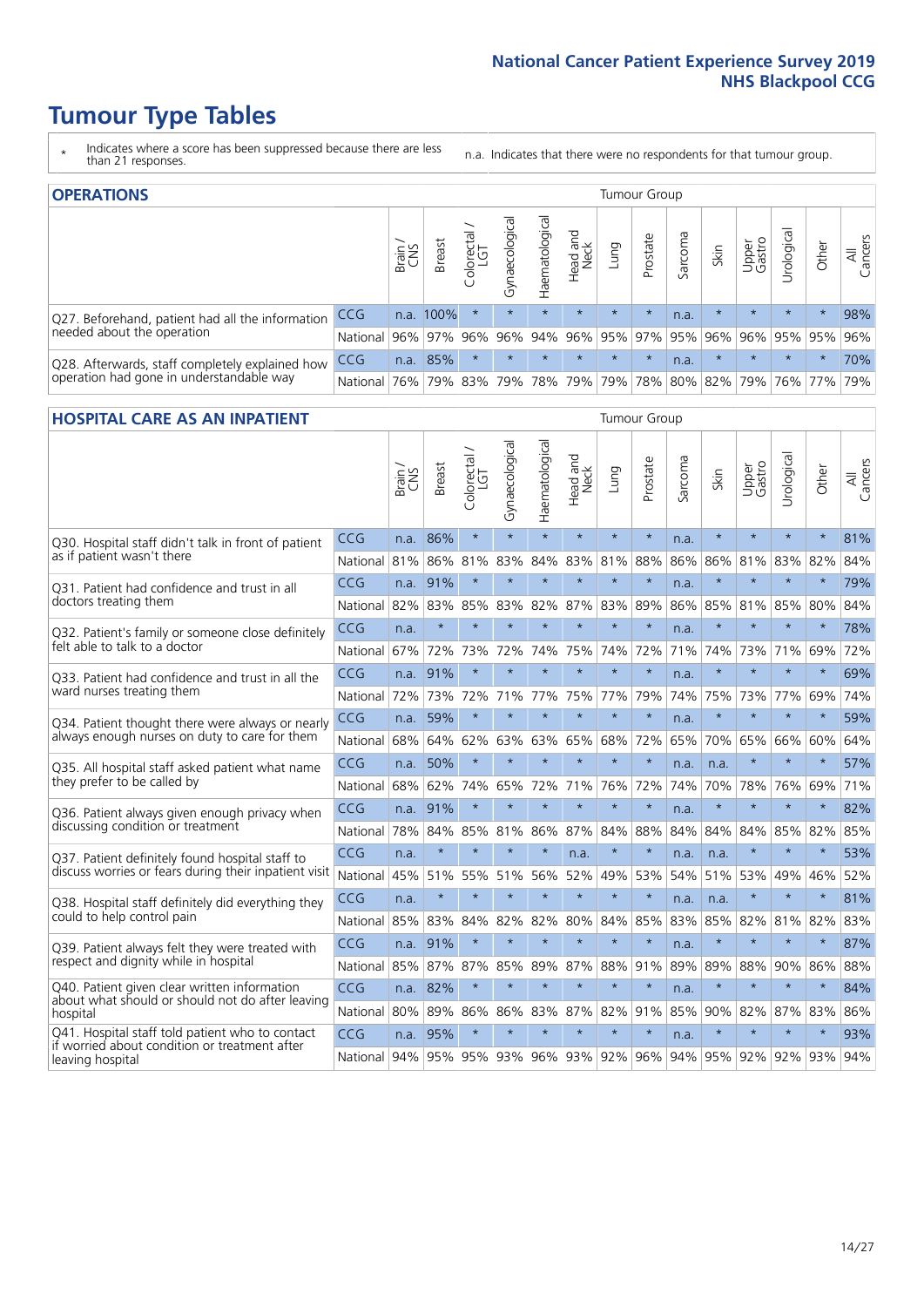## **Tumour Type Tables**

- \* Indicates where a score has been suppressed because there are less than 21 responses.
- n.a. Indicates that there were no respondents for that tumour group.

| <b>HOSPITAL CARE AS A DAY PATIENT / OUTPATIENT</b>                                         |            | <b>Tumour Group</b> |               |                       |                |                |                         |         |          |                  |      |                 |            |         |                |
|--------------------------------------------------------------------------------------------|------------|---------------------|---------------|-----------------------|----------------|----------------|-------------------------|---------|----------|------------------|------|-----------------|------------|---------|----------------|
|                                                                                            |            | Brain               | <b>Breast</b> | olorectal<br>LGT<br>Ũ | Gynaecological | Haematological | ead and<br>Neck<br>Head | Lung    | Prostate | arcoma<br>$\sim$ | Skin | Upper<br>Gastro | Jrological | Other   | All<br>Cancers |
| Q43. Patient definitely found hospital staff to                                            | CCG        | $\star$             | 79%           | $\star$               | $\star$        | 59%            | $\star$                 | $\star$ | $\star$  | n.a.             | n.a. | $\star$         | $\star$    | $\star$ | 72%            |
| discuss worries or fears during their outpatient or<br>day case visit                      | National   | 66%                 | 68%           | 73%                   | 70%            | 73%            | 72%                     | 70%     | 74%      | 72%              | 72%  | 71%             | 67%        | 68%     | 71%            |
| Q44. Cancer doctor had the right documents at                                              | CCG        | $\star$             | 98%           | $\star$               | $\star$        | 96%            | $\star$                 | $\star$ | $\star$  | n.a.             |      | $\star$         | $\star$    | $\ast$  | 98%            |
| patient's last outpatient appointment                                                      | National   | 94%                 | 96%           | 96%                   | 96%            | 97%            | 96%                     | 96%     | 96%      | 96%              | 96%  | 94%             | 96%        | 95%     | 96%            |
| Q46. Beforehand patient completely had<br>all information needed about radiotherapy        | <b>CCG</b> | $\star$             | $\star$       |                       |                |                | $\star$                 | $\star$ | $\star$  | n.a.             | n.a. | $\star$         | $\star$    | $\star$ | 94%            |
| treatment                                                                                  | National   | 91%                 | 88%           | 83%                   | 88%            | 84%            | 86%                     | 86%     | 88%      | 88%              | 84%  | 86%             | 83%        | 84%     | 86%            |
| Q47. Patient completely given understandable<br>information about whether radiotherapy was | <b>CCG</b> | $\star$             | $\star$       | $\star$               | $\star$        | $\star$        | n.a.                    | $\star$ | $\star$  | n.a.             | n.a. | $\star$         | $\star$    | $\star$ | 59%            |
| working                                                                                    | National   | 56%                 | 60%           | 57%                   | 61%            | 62%            | 63%                     | 59%     | 60%      | 67%              | 57%  | 52%             | 59%        | 59%     | 60%            |
| Q49. Beforehand patient completely had all                                                 | <b>CCG</b> | n.a.                | 96%           | $\star$               | $\star$        | $\star$        | n.a.                    | $\star$ | $\star$  | n.a.             | n.a. | $\star$         | $\star$    | $\ast$  | 89%            |
| information needed about chemotherapy<br>treatment                                         | National   | 80%                 | 82%           | 86%                   | 87%            | 85%            | 79%                     | 84%     | 86%      | 86%              | 90%  | 84%             | 85%        | 85%     | 84%            |
| Q50. Patient given enough information about                                                | <b>CCG</b> | n.a.                | 65%           | $\star$               |                | $\star$        | n.a.                    | $\star$ | $\star$  | n.a.             | n.a. | $\star$         |            | 大       | 65%            |
| whether chemotherapy was working in a<br>completely understandable way                     | National   | 54%                 | 62%           | 64%                   | 68%            | 75%            |                         | 57% 67% | 66%      | 71%              | 79%  | 61%             | 68%        | 69%     | 68%            |

#### **HOME CARE AND SUPPORT** Tumour Group

|                                                                                                                   |            | Brain   | Breast  | Colorectal<br>LGT | ᢛ<br>Gynaecologic | Haematological | Head and<br>Neck | <b>Dung</b> | Prostate | Sarcoma | Skin    | Upper<br>Gastro | rologica | Other   | All<br>Cancers |
|-------------------------------------------------------------------------------------------------------------------|------------|---------|---------|-------------------|-------------------|----------------|------------------|-------------|----------|---------|---------|-----------------|----------|---------|----------------|
| Q51. Hospital staff definitely gave family or<br>someone close all the information needed to<br>help care at home | <b>CCG</b> | $\star$ | 62%     | $\star$           | $\star$           | $\star$        | $\star$          | $\star$     | $\star$  | n.a.    | $\star$ | $\star$         | $\star$  | $\star$ | 53%            |
|                                                                                                                   | National   | 58%     | 58%     | 63%               | 57%               | 62%            | 67%              |             | 59% 61%  |         | 62% 65% | 60%             | 59% 55%  |         | 60%            |
| Q52. Patient definitely given enough support<br>from health or social services during treatment                   | <b>CCG</b> | $\star$ | 75%     |                   | $\star$           | $\star$        | n.a.             | $\star$     | $\star$  | n.a.    | $\star$ | $\star$         | $\star$  | $\star$ | 57%            |
|                                                                                                                   | National   | 42%     | 52%     | 60%               |                   | 45% 51%        | 59%              | 50%         | 48%      |         | 53% 57% | 54%             | 48% 51%  |         | 52%            |
| Q53. Patient definitely given enough support<br>from health or social services after treatment                    | <b>CCG</b> | $\star$ | 61%     |                   | $\star$           | $\star$        | n.a.             | $\star$     | $\star$  | n.a.    | n.a.    | $\star$         | $\star$  | $\star$ | 47%            |
|                                                                                                                   | National   | 39%     | 41% 53% |                   | 39%               | $ 43\% $       | 56%              | 40%         | 46%      | 48%     | 59%     | 47%             | 44%      | 44%     | 45%            |

| <b>CARE FROM YOUR GENERAL PRACTICE</b>                       |              |              |               |                   |                |                |                  | Tumour Group |          |         |         |                     |             |         |                |  |
|--------------------------------------------------------------|--------------|--------------|---------------|-------------------|----------------|----------------|------------------|--------------|----------|---------|---------|---------------------|-------------|---------|----------------|--|
|                                                              |              | Brain<br>CNS | <b>Breast</b> | Colorectal<br>LGT | Gynaecological | Haematological | Head and<br>Neck | Lung         | Prostate | Sarcoma | Skin    | Upper<br>Gastro     | Urologica   | Other   | All<br>Cancers |  |
| Q54. GP given enough information about                       | <b>CCG</b>   | $\star$      | 98%           | $\star$           | $\star$        | $\star$        | $\star$          | $\star$      | $\star$  | n.a.    | $\star$ | $\star$             | $\star$     | $\star$ | 91%            |  |
| patient's condition and treatment                            | National 91% |              |               | 96% 95%           | 95%            |                | 96% 94% 94% 96%  |              |          |         | 94% 96% |                     | 93% 95% 94% |         | 95%            |  |
| Q55. General practice staff definitely did                   | <b>CCG</b>   | $\star$      | 66%           | $\star$           | $\star$        | $\star$        | $\star$          | $\star$      | $\star$  | n.a.    | $\star$ | $\star$             | $\star$     | $\star$ | 52%            |  |
| everything they could to support patient during<br>treatment | National 55% |              | 58%           | 59%               | 56%            |                | 56% 59%          |              | 56% 64%  |         |         | 56% 65% 59% 59% 55% |             |         | 58%            |  |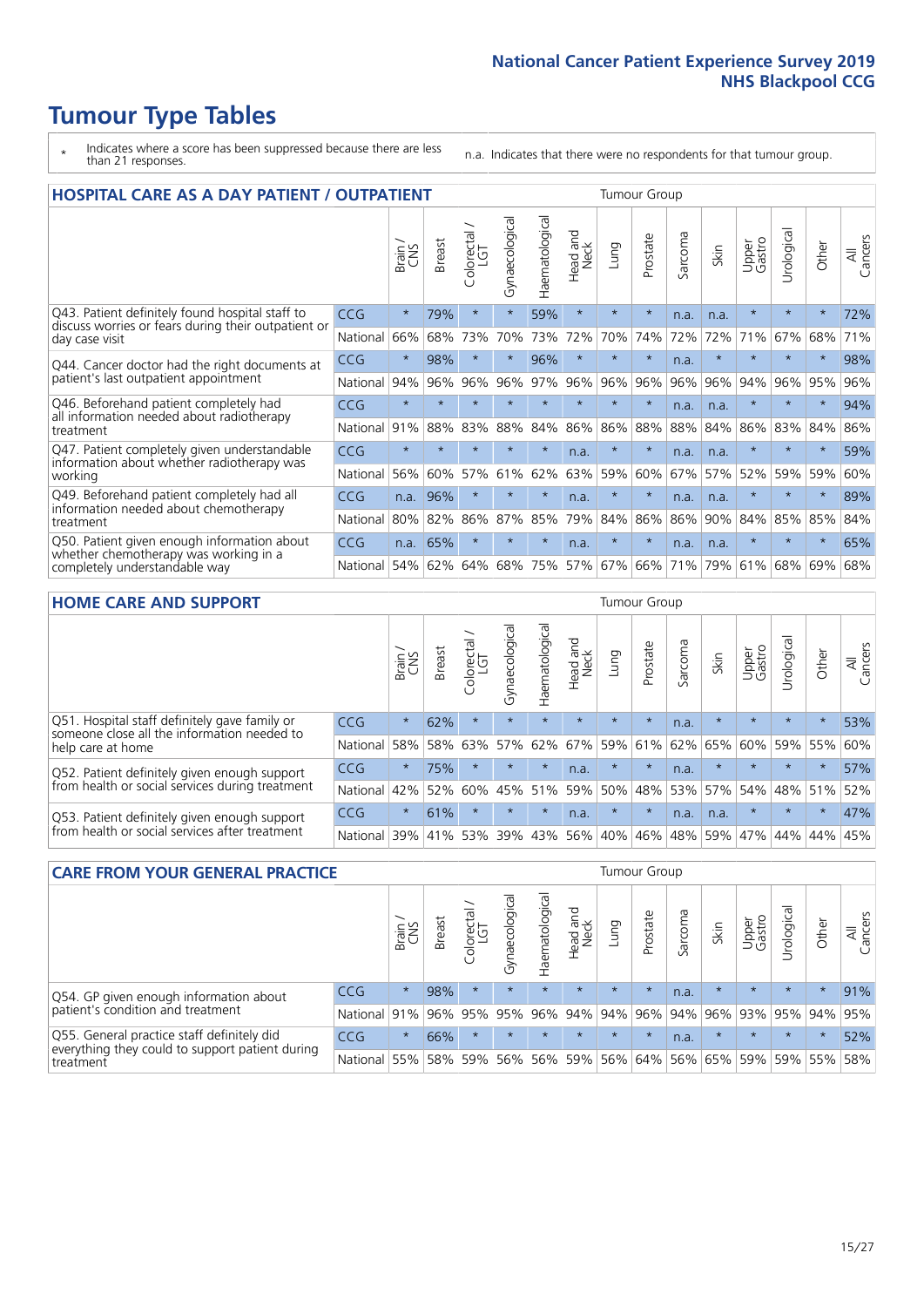### **Tumour Type Tables**

- \* Indicates where a score has been suppressed because there are less than 21 responses.
- n.a. Indicates that there were no respondents for that tumour group.

#### **YOUR OVERALL NHS CARE** THE CONSTRUCTION OF THE THROUP GROUP TUMOUR GROUP

| UN V V LIVALL IVI 19 GAINL |              |               |                   |                |                |                         |         |          |                      |         |                 |                |          |                |
|----------------------------|--------------|---------------|-------------------|----------------|----------------|-------------------------|---------|----------|----------------------|---------|-----------------|----------------|----------|----------------|
|                            | Brain<br>CNS | <b>Breast</b> | Colorectal<br>LGT | Gynaecological | Haematological | aad and<br>Neck<br>Head | Lung    | Prostate | arcoma<br>$\sqrt{ }$ | Skin    | Upper<br>Gastro | ෆී<br>Urologia | Other    | All<br>Cancers |
| <b>CCG</b>                 | $\star$      | 89%           | $\star$           | $\star$        | 75%            | $\star$                 | 67%     | $\star$  | n.a.                 | $\star$ | $\star$         |                | $\ast$   | 72%            |
| National                   | 60%          | 73%           | 73%               | 69%            | 75%            | 73%                     | 73%     | 75%      | 70%                  | 79%     | 69%             | 74%            | 68%      | 73%            |
| <b>CCG</b>                 | n.a.         | 62%           | $\star$           | $\star$        |                | $\star$                 | $\star$ | $\star$  | n.a.                 | $\star$ | $\star$         |                | $\ast$   | 49%            |
| National                   | 36%          | 41%           | 40%               | 34%            | 36%            | 39%                     | 36%     | 40%      | 34%                  | 44%     | 36%             | 33%            | 31%      | 38%            |
| <b>CCG</b>                 | $\star$      | 97%           | $\star$           |                | 92%            | $\ast$                  | 82%     | $\star$  | n.a.                 | $\star$ |                 |                |          | 87%            |
| National                   | 85%          | 90%           | 88%               | 87%            | 91%            | 90%                     | 90%     | 88%      | 88%                  | 90%     | 86%             | 85%            | 87%      | 89%            |
| <b>CCG</b>                 | $\star$      | 69%           | $\star$           | $\star$        | 75%            | $\star$                 | 64%     | $\star$  | n.a.                 | $\star$ | $\star$         | $\star$        | $\ast$   | 68%            |
| National                   | 58%          | 68%           | 73%               | 66%            | 66%            | 71%                     | 71%     | 76%      | 68%                  | 73%     | 66%             | 75%            | 64%      | 69%            |
| <b>CCG</b>                 | $\star$      | 31%           | $\star$           |                | 26%            | $\star$                 | $\star$ | $\star$  | n.a.                 | $\star$ |                 |                | $^\star$ | 28%            |
| National                   | 42%          | 30%           | 32%               | 31%            | 33%            |                         | 34%     | 31%      | 36%                  | 20%     | 36%             | 21%            | 32%      | 30%            |
| CCG                        | $\star$      | 9.5           | $\star$           | $\star$        | 8.3            | $\ast$                  | 8.4     | $\star$  | n.a.                 | $\star$ | $\star$         |                | $^\star$ | 8.7            |
| National                   | 8.6          | 8.9           | 8.8               | 8.7            | 8.9            | 8.8                     | 8.8     | 8.8      | 8.8                  | 8.9     | 8.7             | 8.7            | 8.7      | 8.8            |
|                            |              |               |                   |                |                |                         | 21%     |          |                      |         |                 |                |          |                |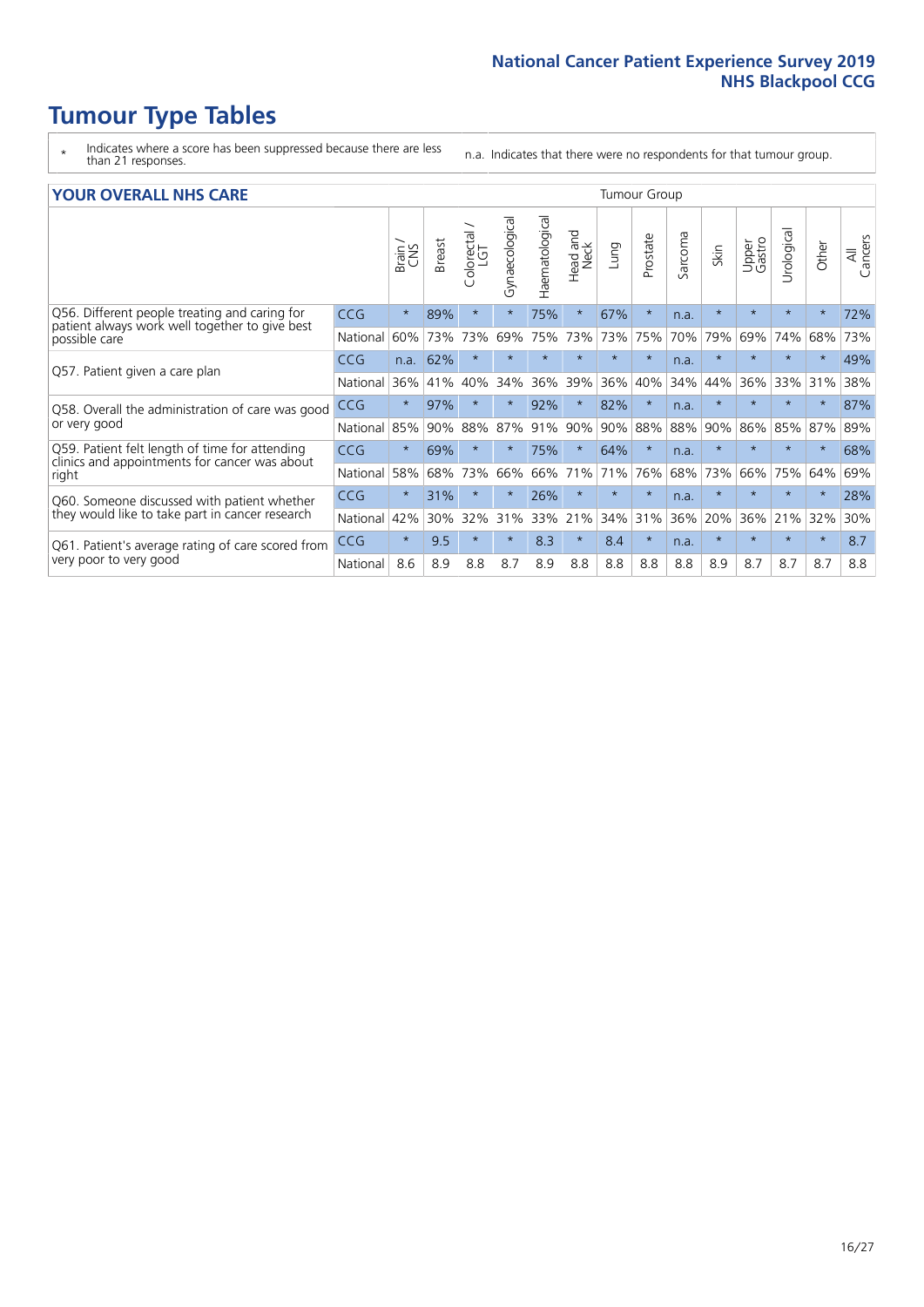### **Year on Year Charts**





#### **DIAGNOSTIC TESTS**





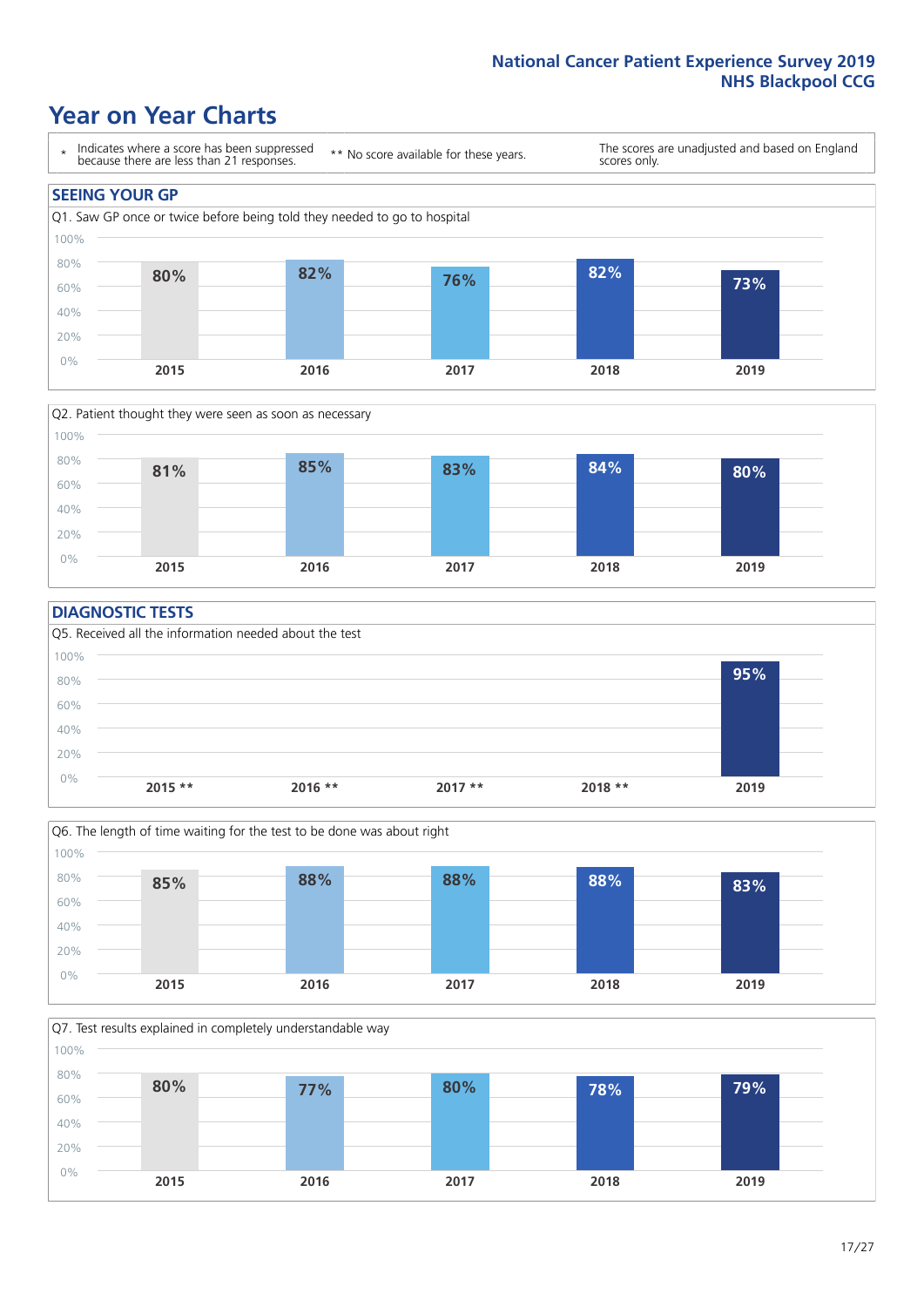### **Year on Year Charts**

\* Indicates where a score has been suppressed because there are less than 21 responses.

\*\* No score available for these years.

The scores are unadjusted and based on England scores only.

### **FINDING OUT WHAT WAS WRONG WITH YOU**









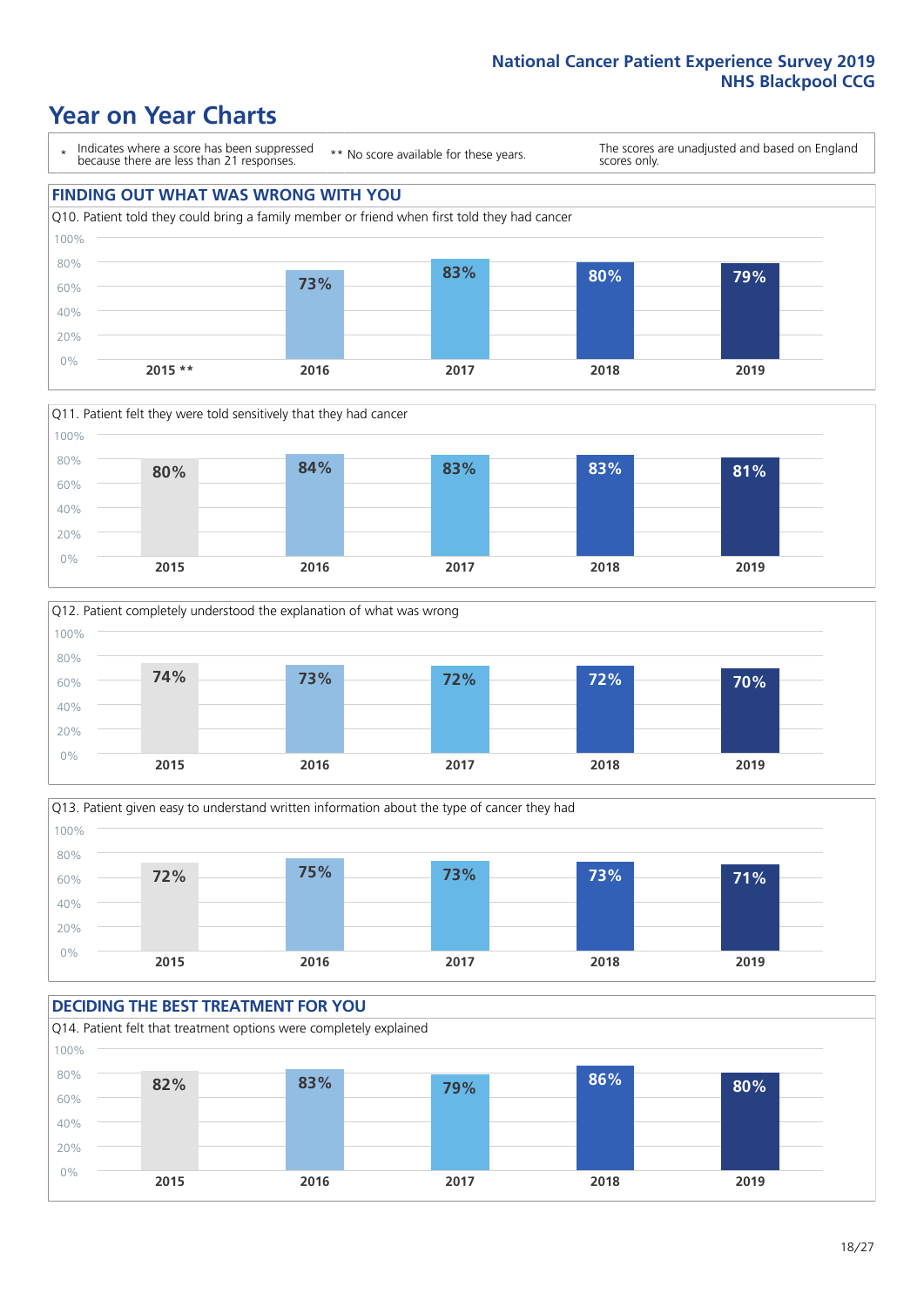### **Year on Year Charts**







Q18. Patient definitely involved as much as they wanted in decisions about care and treatment  $0%$ 20% 40% 60% 80% 100% **2015 \*\* 2016 \*\* 2017 \*\* 2018 \*\* 2019 74%**

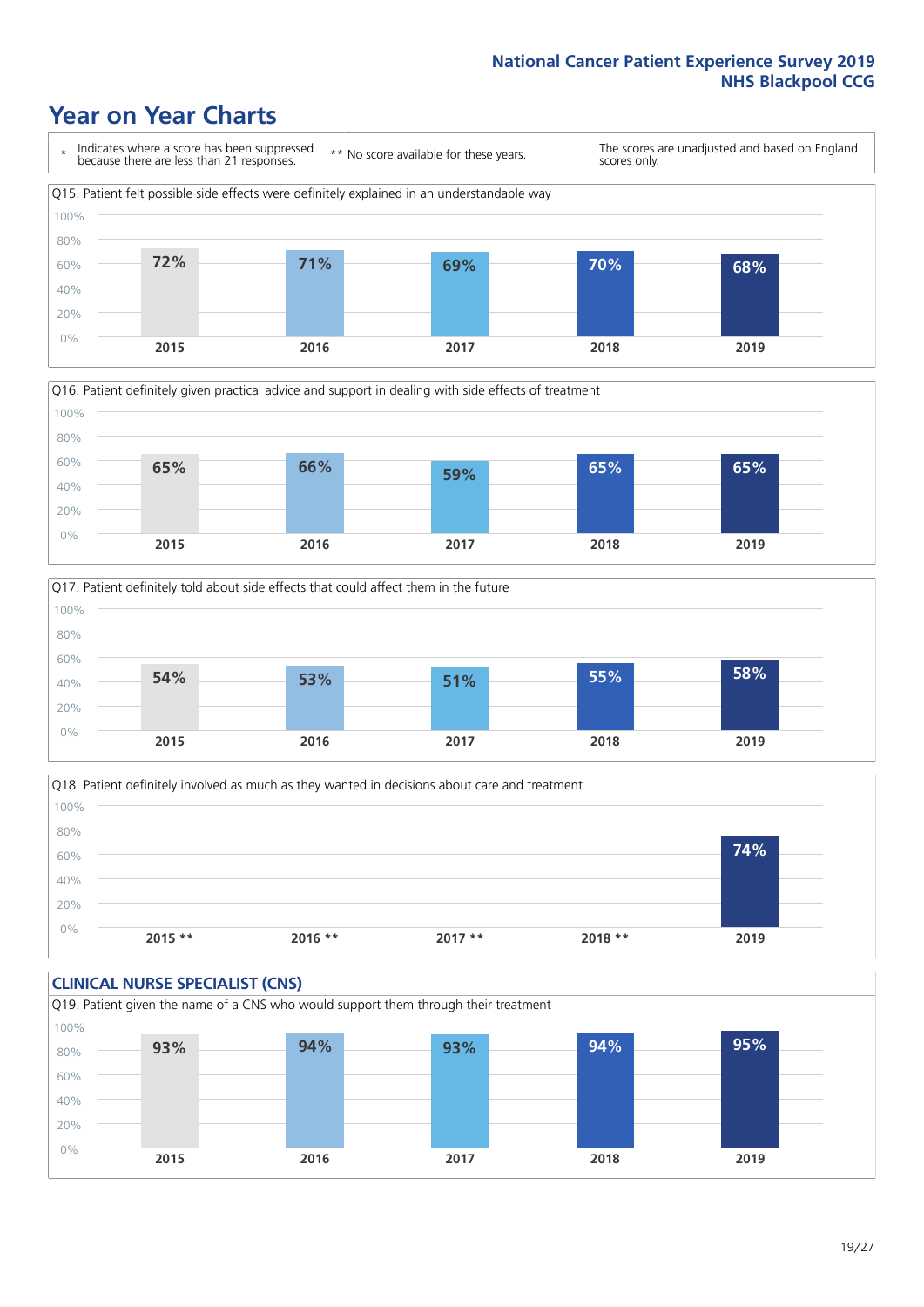### **Year on Year Charts**











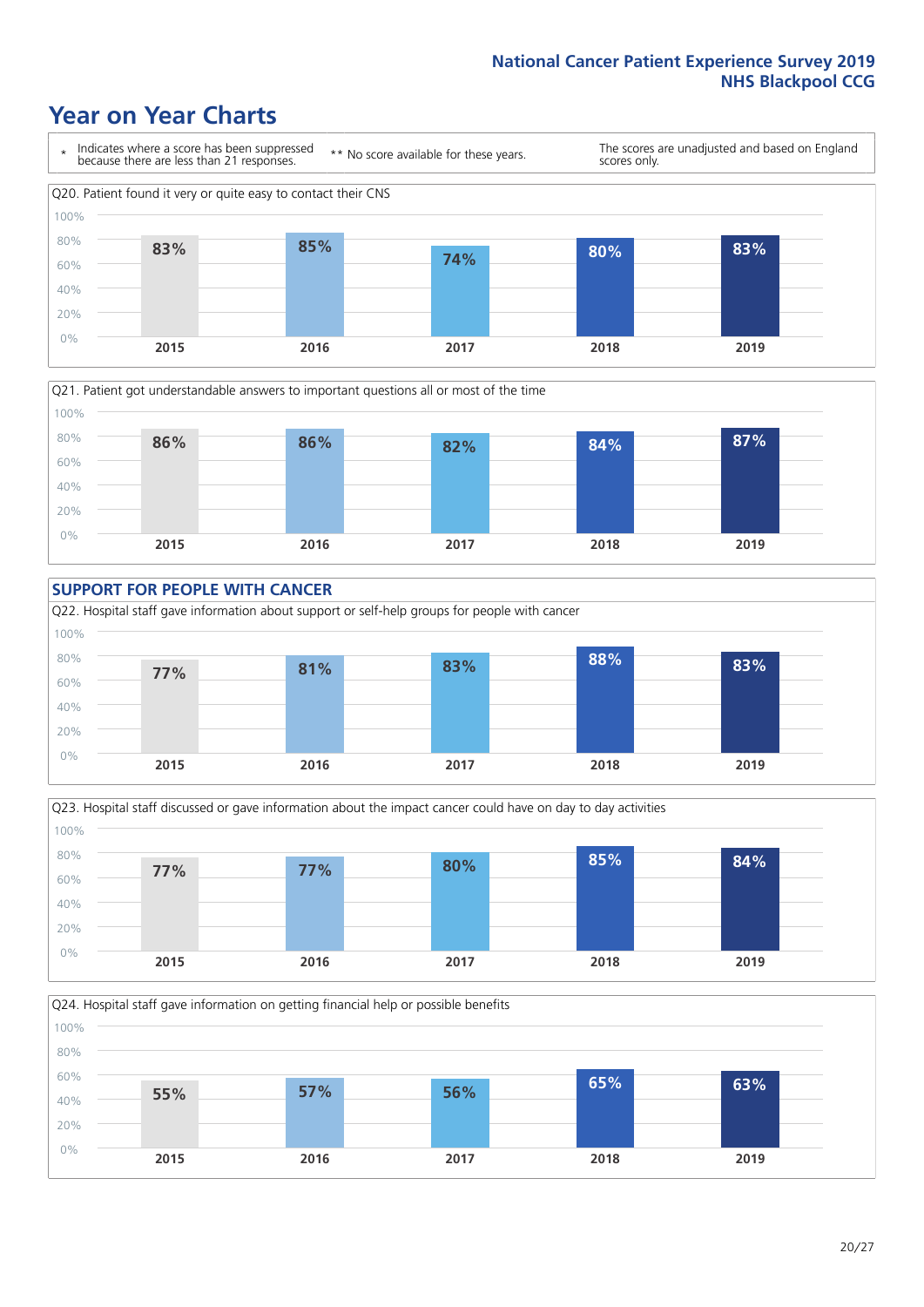### **Year on Year Charts**



#### **OPERATIONS**





### **HOSPITAL CARE AS AN INPATIENT** Q30. Hospital staff didn't talk in front of patient as if patient wasn't there 0% 20% 40% 60% 80% 100% **2015 \*\* 2016 \*\* 2017 \*\* 2018 \*\* 2019 81%**

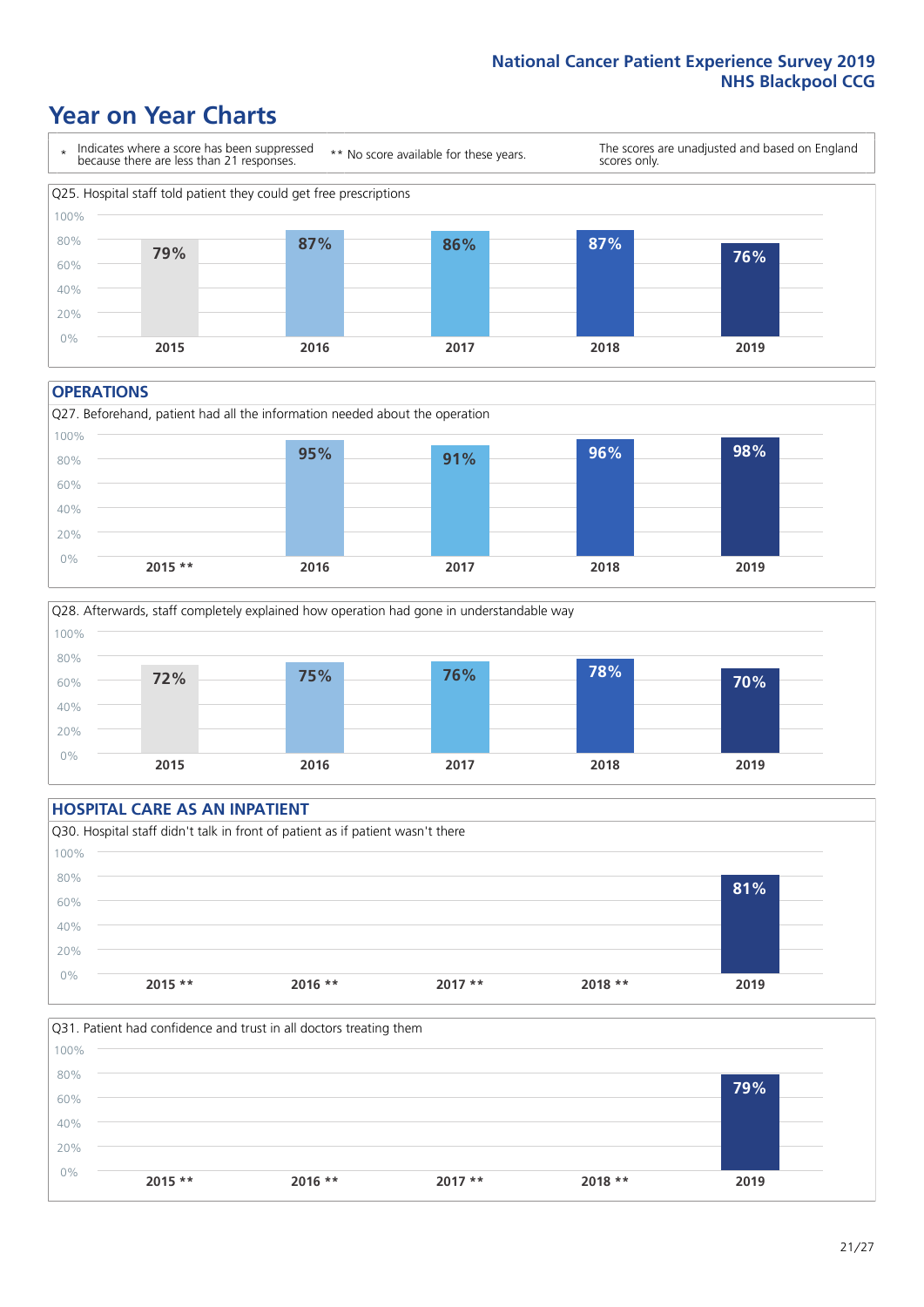### **Year on Year Charts**









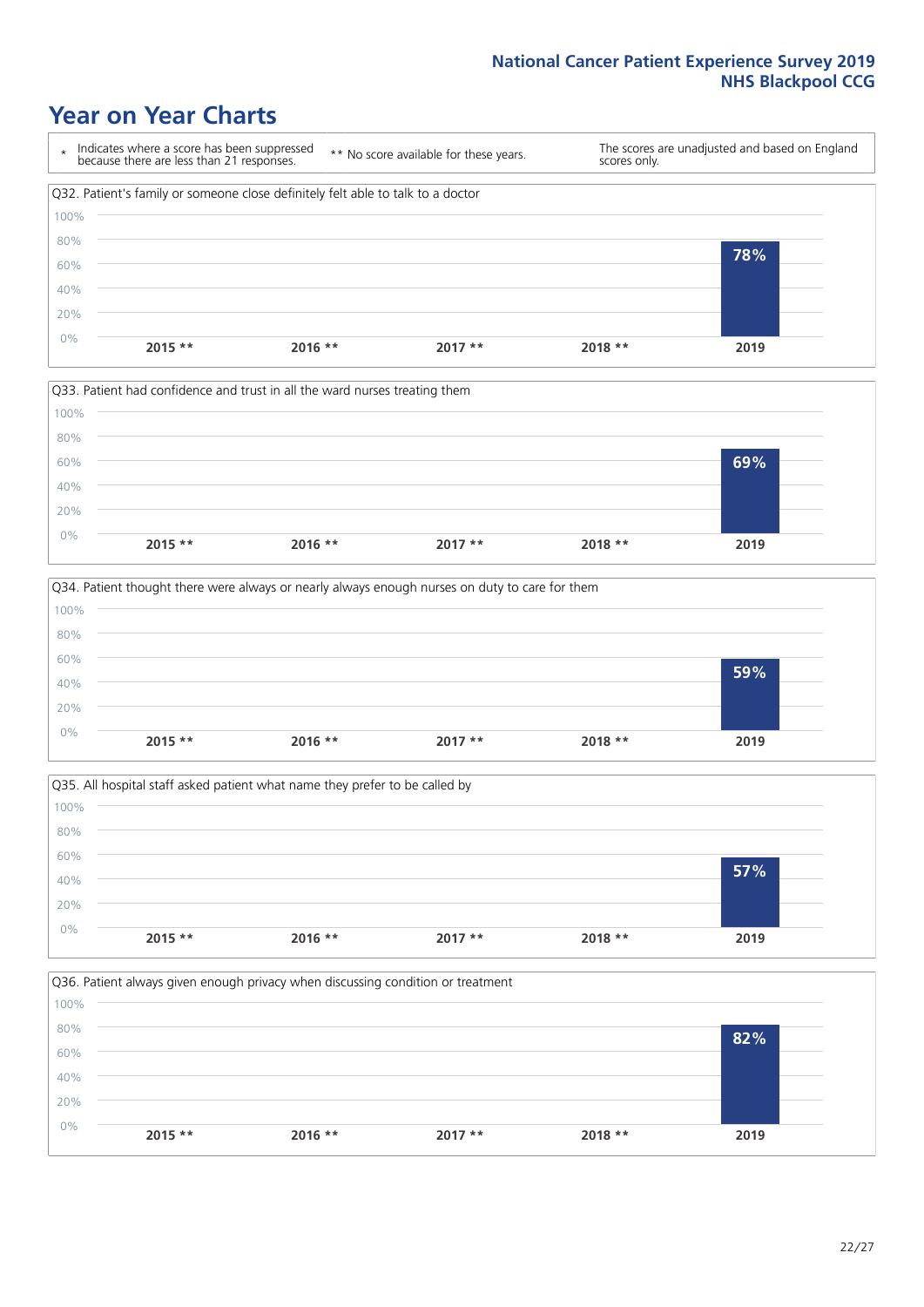### **Year on Year Charts**









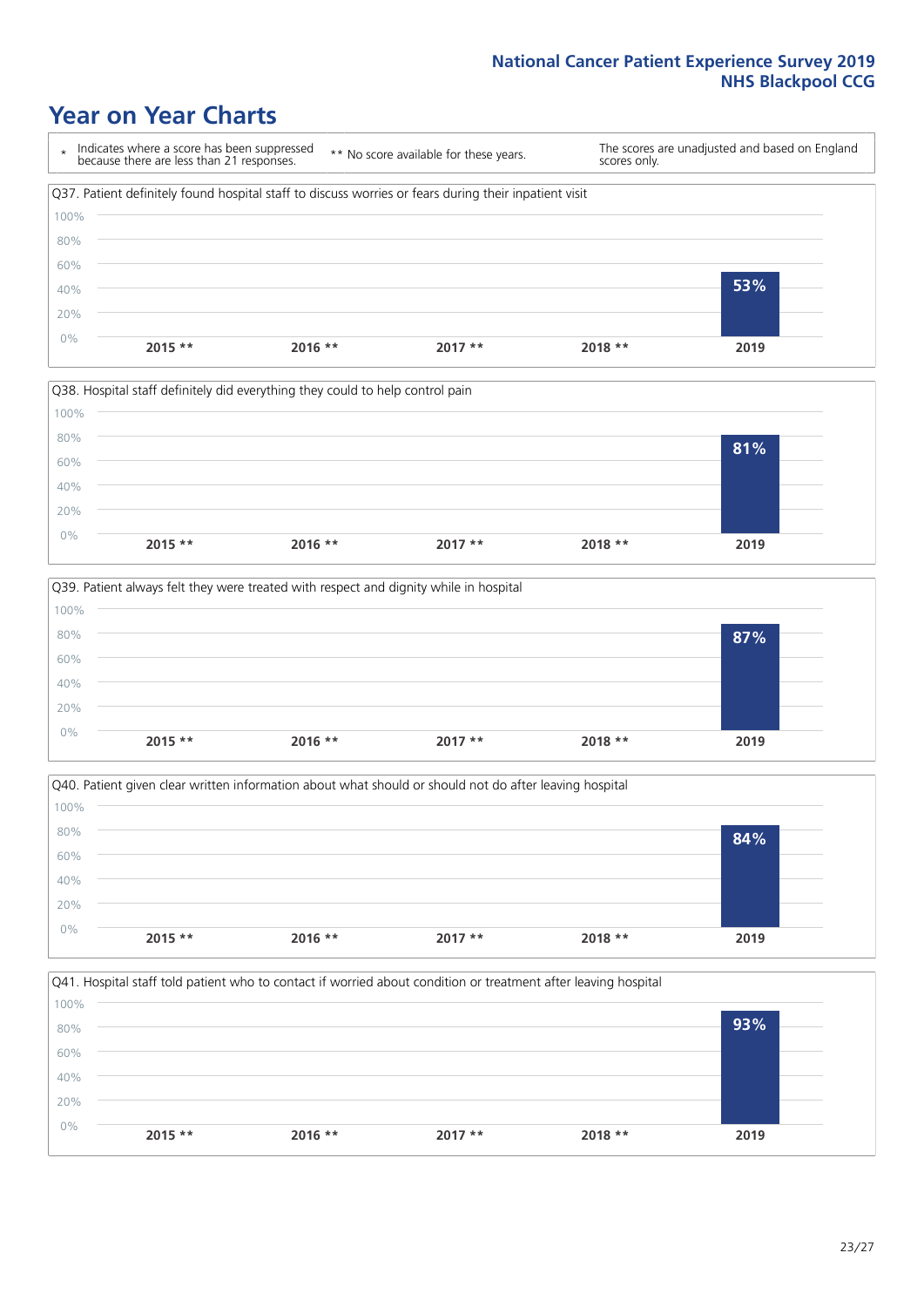### **Year on Year Charts**

\* Indicates where a score has been suppressed because there are less than 21 responses.

\*\* No score available for these years.

The scores are unadjusted and based on England scores only.

#### **HOSPITAL CARE AS A DAY PATIENT / OUTPATIENT**









Q49. Beforehand patient completely had all information needed about chemotherapy treatment 0% 20% 40% 60% 80% 100% **2015 2016 2017 2018 2019 84% 81% 83% 83% 89%**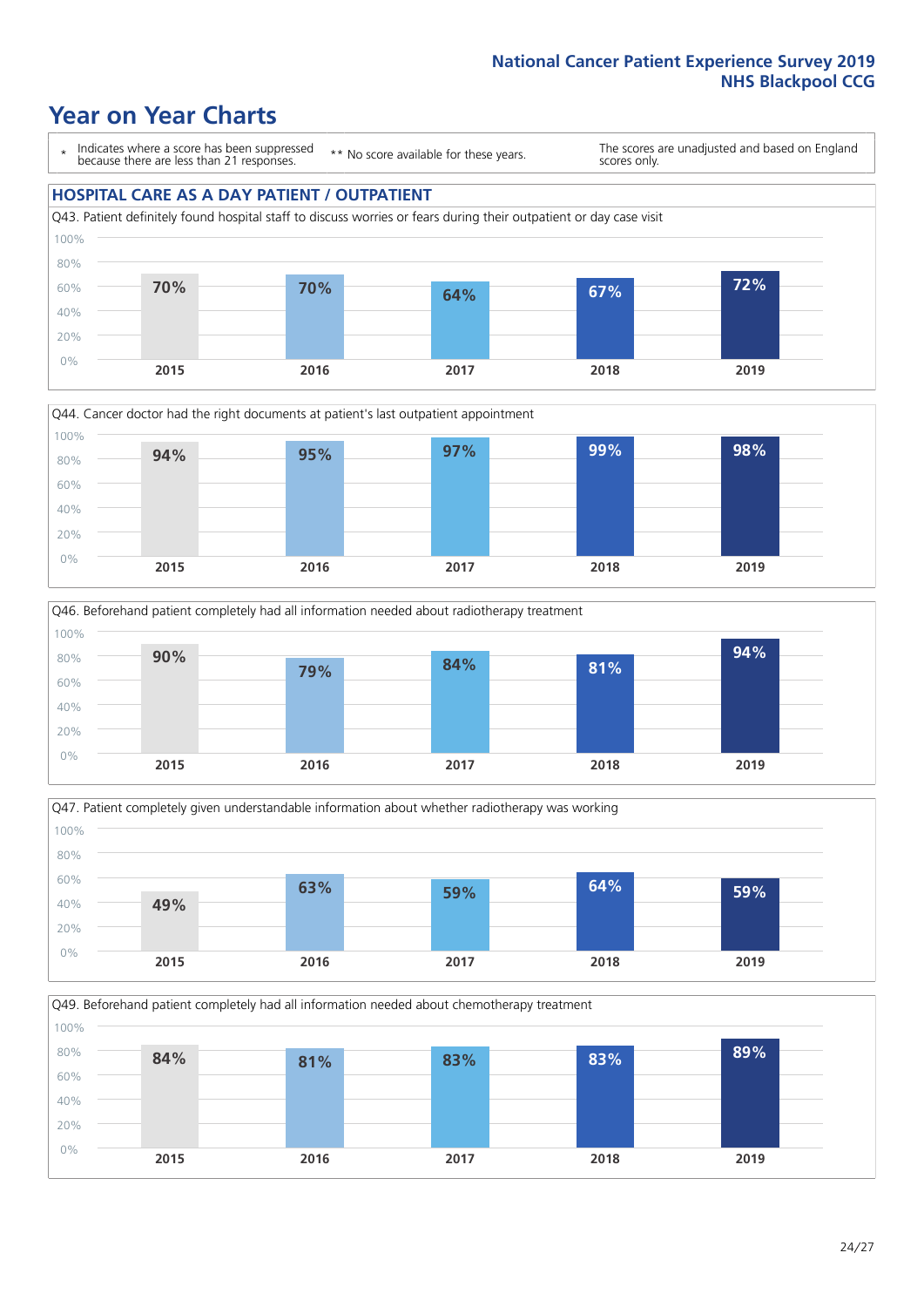### **Year on Year Charts**

\* Indicates where a score has been suppressed because there are less than 21 responses. \*\* No score available for these years. The scores are unadjusted and based on England scores only. Q50. Patient given enough information about whether chemotherapy was working in a completely understandable way 0% 20% 40% 60% 80% 100% **2015 2016 2017 2018 2019 68% 72% 64% 64% 65%**

#### **HOME CARE AND SUPPORT**







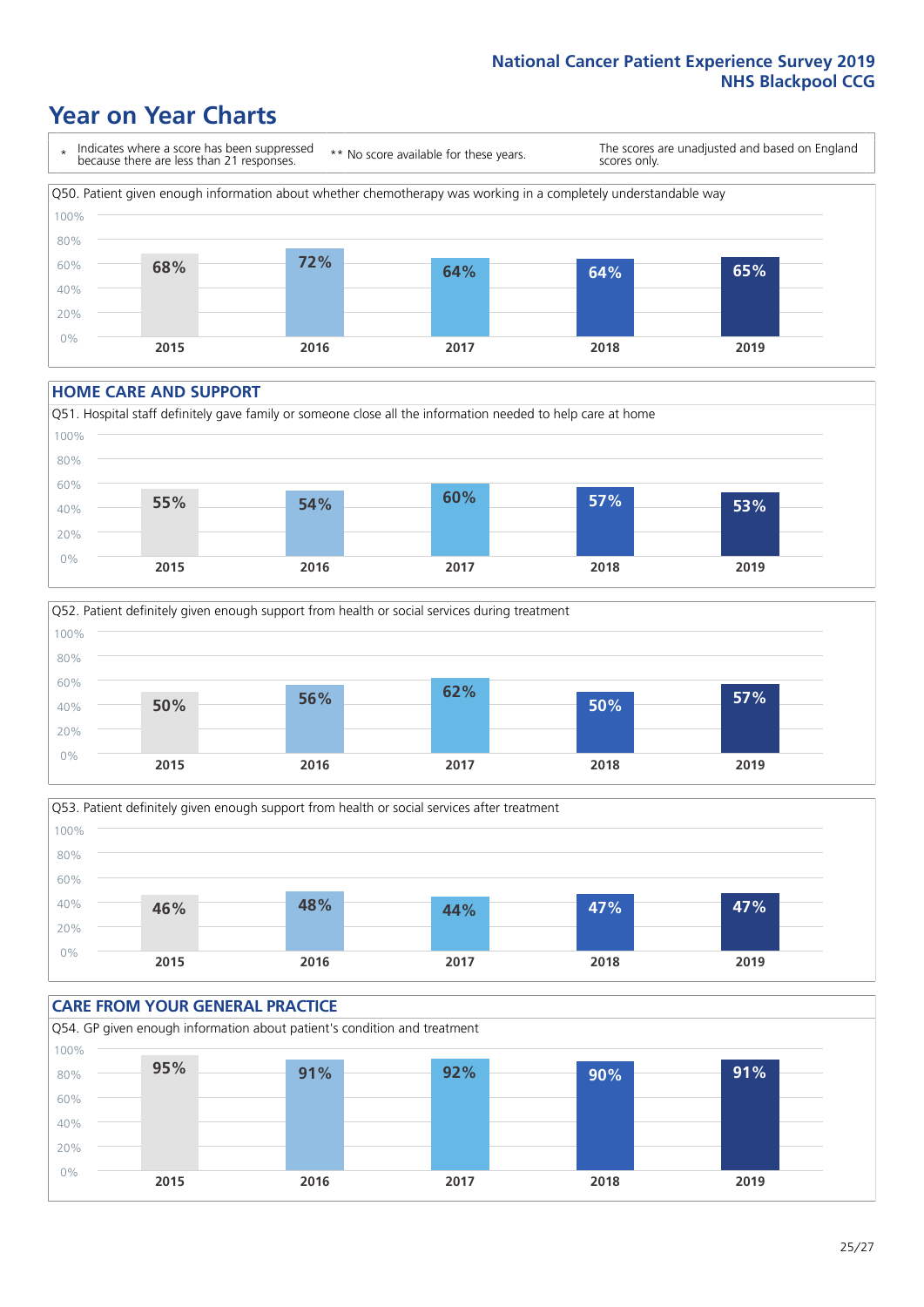### **Year on Year Charts**

\* Indicates where a score has been suppressed because there are less than 21 responses.

\*\* No score available for these years.

The scores are unadjusted and based on England scores only.



#### **YOUR OVERALL NHS CARE**







Q59. Patient felt length of time for attending clinics and appointments for cancer was about right